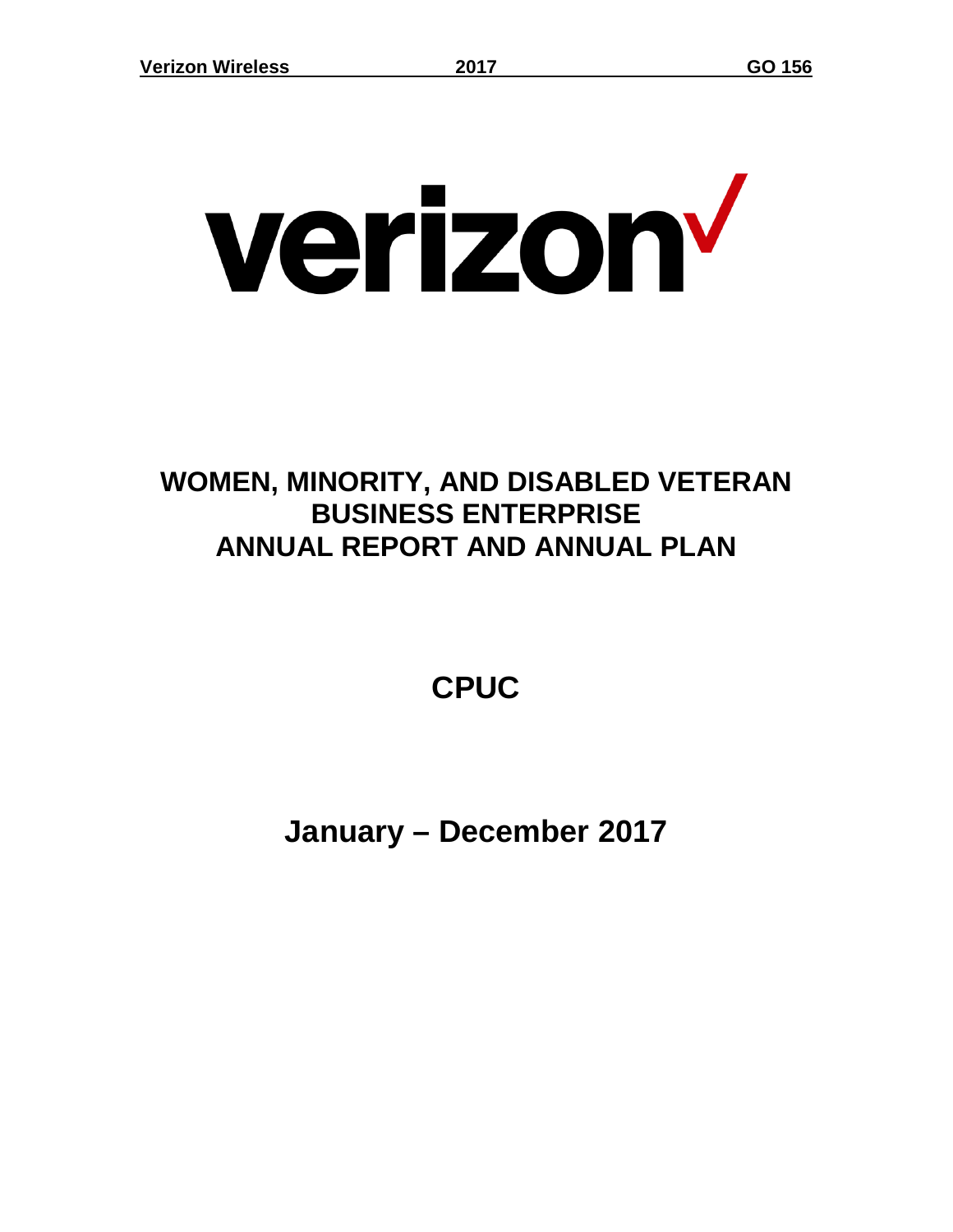#### **WOMEN, MINORITY, AND DISABLED VETERAN BUSINESS ENTERPRISE ANNUAL REPORT AND ANNUAL PLAN**

#### **Table of Contents**

| GO 156<br><b>Section</b> | <b>Description</b>                                                                                                                                                                                                                     | Page<br><b>Number</b> |
|--------------------------|----------------------------------------------------------------------------------------------------------------------------------------------------------------------------------------------------------------------------------------|-----------------------|
|                          | Introduction and Overview                                                                                                                                                                                                              | 3                     |
|                          | <b>Annual Report</b>                                                                                                                                                                                                                   |                       |
| 9.1.1                    | Description of WMDVLGBTBE program activities                                                                                                                                                                                           | 4                     |
| 9.1.2                    | Summary of WMDVLGBTBE purchases/contracts                                                                                                                                                                                              | 11                    |
| 9.1.3                    | Itemization of WMDVLGBTBE program expense                                                                                                                                                                                              | 17                    |
| 9.1.4                    | Description of progress in meeting or exceeding set goals                                                                                                                                                                              | 18                    |
| 9.1.5                    | Summary of prime contractor utilization of WMDVLGBTBE<br>subcontractors                                                                                                                                                                | 20                    |
| 9.1.6                    | List of WMDVLGBTBE complaints                                                                                                                                                                                                          | 21                    |
| 9.1.7                    | Summary of purchases/contracts for products/services in excluded<br>categories                                                                                                                                                         | 22                    |
| 9.1.8                    | Description of efforts to recruit WMDVLGBTBE suppliers                                                                                                                                                                                 | 23                    |
| 9.1.9                    | Justification for continued existence of any "excluded category"                                                                                                                                                                       | 24                    |
| 9.1.10                   | Summary of purchases in product and service categories that include<br>renewable and non-renewable energy, wireless communications,<br>broadband, smart grid, and rail projects, in addition to their current<br>reporting categories. | 25                    |
|                          | <b>Annual Plan</b>                                                                                                                                                                                                                     |                       |
| 10.1.1                   | Goals                                                                                                                                                                                                                                  | 27                    |

| 10.1.3 | Plans for recruiting WMDVLGBTBE suppliers where WMDVLGBTBE<br>utilization has been low | 32 |
|--------|----------------------------------------------------------------------------------------|----|
| 10.1.4 | Plans for recruiting WMDVLGBTBE suppliers in any "excluded category"                   | 33 |
| 10.1.5 | Plans for encouraging prime contractors and grantees to engage<br><b>WMDVLGBTBEs</b>   | 34 |
| 10.1.6 | Plans for complying with WMDVLGBTBE program guide-lines                                | 35 |

10.1.2 Description of WMDVLGBTBE program activities 29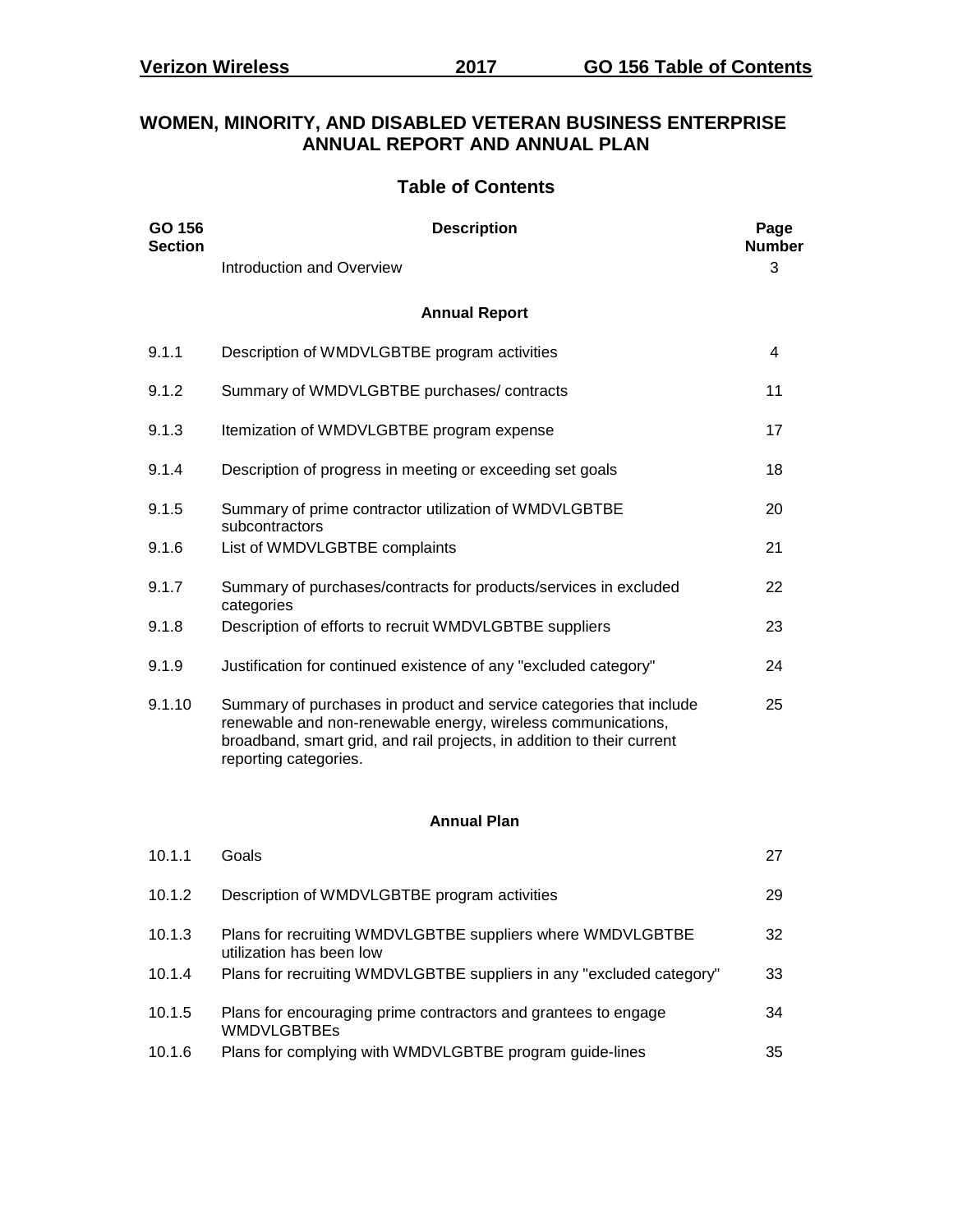## **INTRODUCTION**

In accordance with the requirements of the California Public Utilities Commission, (CPUC) General Order 156, Verizon Wireless hereby electronically submits the attached Annual Report and Annual Plan that covers women, minority, disabled veteran, lesbian, gay, bisexual, and transgender-owned business enterprise (("WMDVLGBTBE" or "diverse suppliers") activities from January 1, 2017 – December 31, 2017.

Verizon is committed to providing opportunities to diverse suppliers. Diverse suppliers help drive fresh ideas and innovative solutions that connects Verizon to the customers we serve in a multi-cultural world. These partnerships strengthen Verizon and the business community.

We have one of the most diverse boards of directors in corporate America with 7 out of 12 members being women or ethnic minorities.

#### **OVERVIEW**

In 2017, Verizon Wireless made significant strides as compared to 2016 results, achieving a spend with diverse suppliers of 34.65% of its procurement dollars. These results support our longstanding commitment to the inclusion and utilization of diverse suppliers throughout our supply chain.

When we enable growth, reduce barriers, increase opportunities for our diverse suppliers, we make their business and our business better, and we create great experiences for our customers.

In the following sections of this report, Verizon Wireless discusses each topic in Sections 9.1.1 through 10.1.6.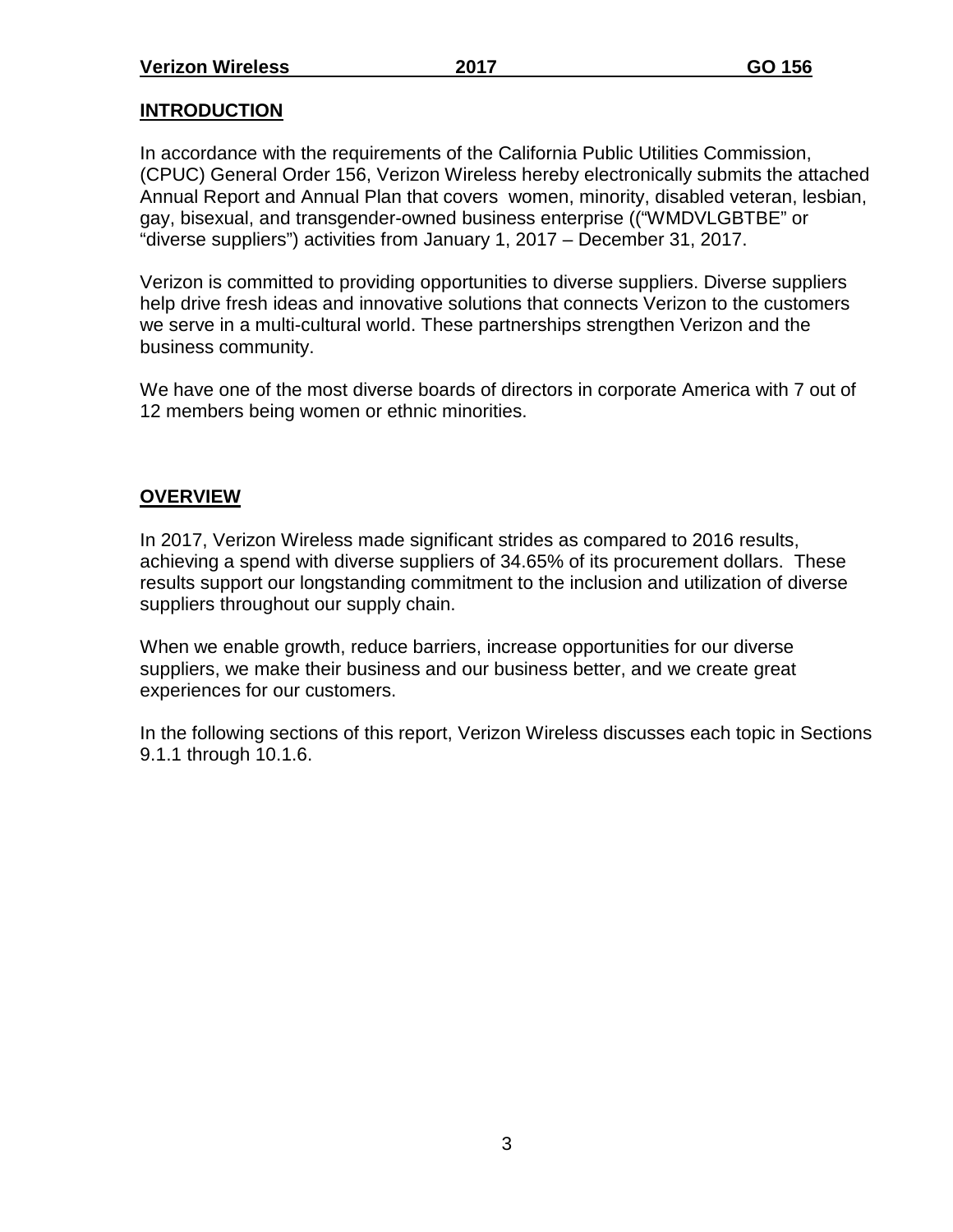#### **GO 156, §9.1.1: A description of WMDVLGBTBE program activities engaged in during the previous calendar year. Internal program activities.**

#### **INTERNAL PROGRAM ACTIVITIES**

#### Supplier Diversity at Verizon

Supplier diversity and inclusion matters to our business. It fits into our overall strategy, and is an essential part of our success. Diversity of thought, as well as diversity among our suppliers, allows us to better connect our customers to the global economy. These diverse suppliers help drive fresh ideas and innovative solutions that connects Verizon Wireless to the customers we serve in a multi-cultural world. For our diverse suppliers, our partnerships provide them with opportunities to grow, expand their business and support the economic development in the communities we serve.

#### Key Procurement Opportunities

Verizon is committed to the inclusion of diverse businesses in our supply chain. We know that including diverse businesses in our sourcing process provides us with the greatest opportunity to offer innovative, high quality, and cost-effective business solutions for our customers. The strategic sourcing and supplier diversity teams along with our supplier diversity business champions collaborate daily on strategic sourcing initiatives to ensure diverse suppliers have the opportunity to compete for our business.

#### WMDVBE Contract Commitments

Verizon has diversity requirement language in our Request for Proposals (RFPs) and also includes diversity requirement language in our procurement contracts. Our second tier program requires prime suppliers report their spend with WMDVLGBTBE subcontractors quarterly to Verizon through our new updated tier 2 reporting portal.

#### Executive Awareness

Verizon's senior executive leadership team receives quarterly updates and progress reports in the form of executive dashboards from Verizon's SVP & Chief Talent and Diversity Officer, Corporate Human Resources. These dashboards include the result of their organization's diverse spend against their annual target, their top diverse suppliers by spend, top prime suppliers reporting tier 2 spend, areas of opportunity, as well as key strategies and action plans.

#### Employee Education

**Supplier Diversity Training** – In 2017, the supplier diversity team facilitated in-person training to the sales team and employee resource groups, provided on-line mandatory training for strategic sourcing, and offered on-line training for the enterprise. These trainings provided information on why supplier diversity is important to Verizon, the certification process, and tier 2 reporting.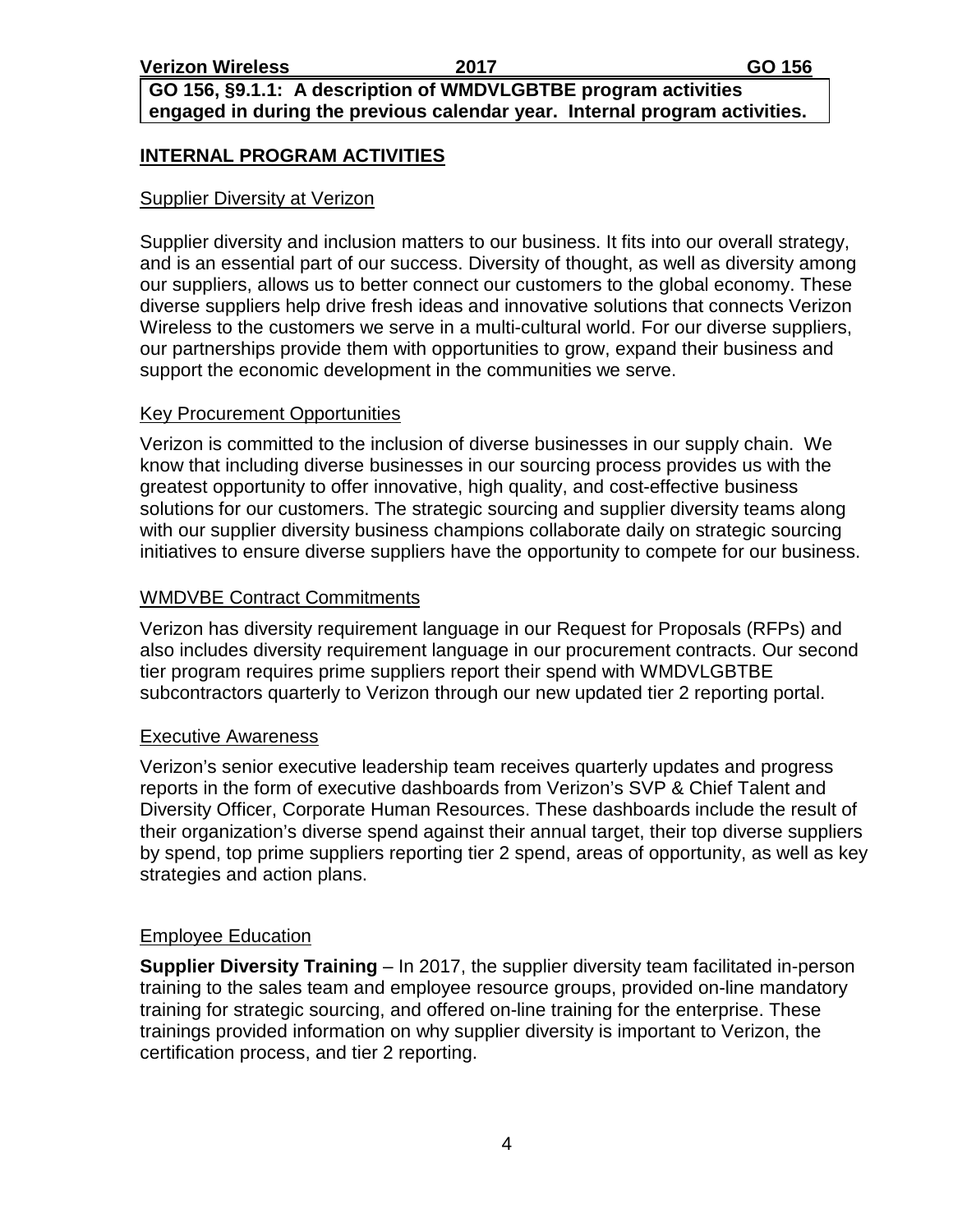#### Second Tier Program

Verizon operates a strong multi-tier diversity spend program that encourages partnership and collaboration between our primes and diverse suppliers. We include language in our contracts that require prime suppliers to commit to a percentage of spend with diverse suppliers and encourage improvement in spend year-over-year. Our prime suppliers are encouraged to honor their commitment to diversity in support of Verizon contracts by: including qualified diverse suppliers as subcontractors/second tier suppliers in Verizon procurements; ensuring those suppliers are certified through a Verizon authorized thirdparty diverse certification agency; mentoring diverse suppliers; partnering with Verizon to host educational workshops and opportunity seminars for diverse suppliers; and submitting quarterly reports via our supplier portal that documents their spending with diverse suppliers.

#### Supplier Diversity Champions

Verizon has designated supplier diversity business champions assigned by Verizon's senior executive leaders. These champions identify supplier diversity business opportunities enterprise-wide and advocate for the program by educating employees on the benefits of supplier diversity. The supplier diversity and business champion teams meet regularly on strategic initiatives and gap closure plans.

#### Key California Initiatives

**Focus on Business and Procurement Opportunities:** We offer Premier Supply Academy sessions (PSA) which are educational components of the supplier diversity program and consist of an in-person session that provides diverse suppliers an opportunity to share their capabilities with key Verizon Wireless business stakeholders. The supplier diversity and Verizon Wireless Network teams facilitated a PSA session in California with four diverse suppliers. This session included discussions around Verizon Wireless' plans for 4G and 5G densification, small cells, and in-building DAS, as well as opportunities where these suppliers may be able to support Verizon Wireless with these initiatives.

**Cross Functional Teams:** The supplier diversity team continued to partner with sourcing and the business to identify key RFPs and encourage competitive selection of all suppliers to ensure full opportunity for diverse suppliers. Within Verizon's procurement process, cross-functional teams consist of category sourcing experts, lines of business managers and supplier diversity managers. These teams are utilized for sourcing initiatives, including building benches of diverse suppliers, RFPs and bid reviews.

**Internal Partnerships:** In 2016, a supplier diversity business champion team (made up of representatives from sourcing, supplier diversity, regulatory, and the business) was created specifically to focus on Verizon Wireless' supplier diversity efforts in California to identify opportunities to drive an increase in WMDVLGBTBE spend. This supplier diversity business champion team continued to engage throughout 2017.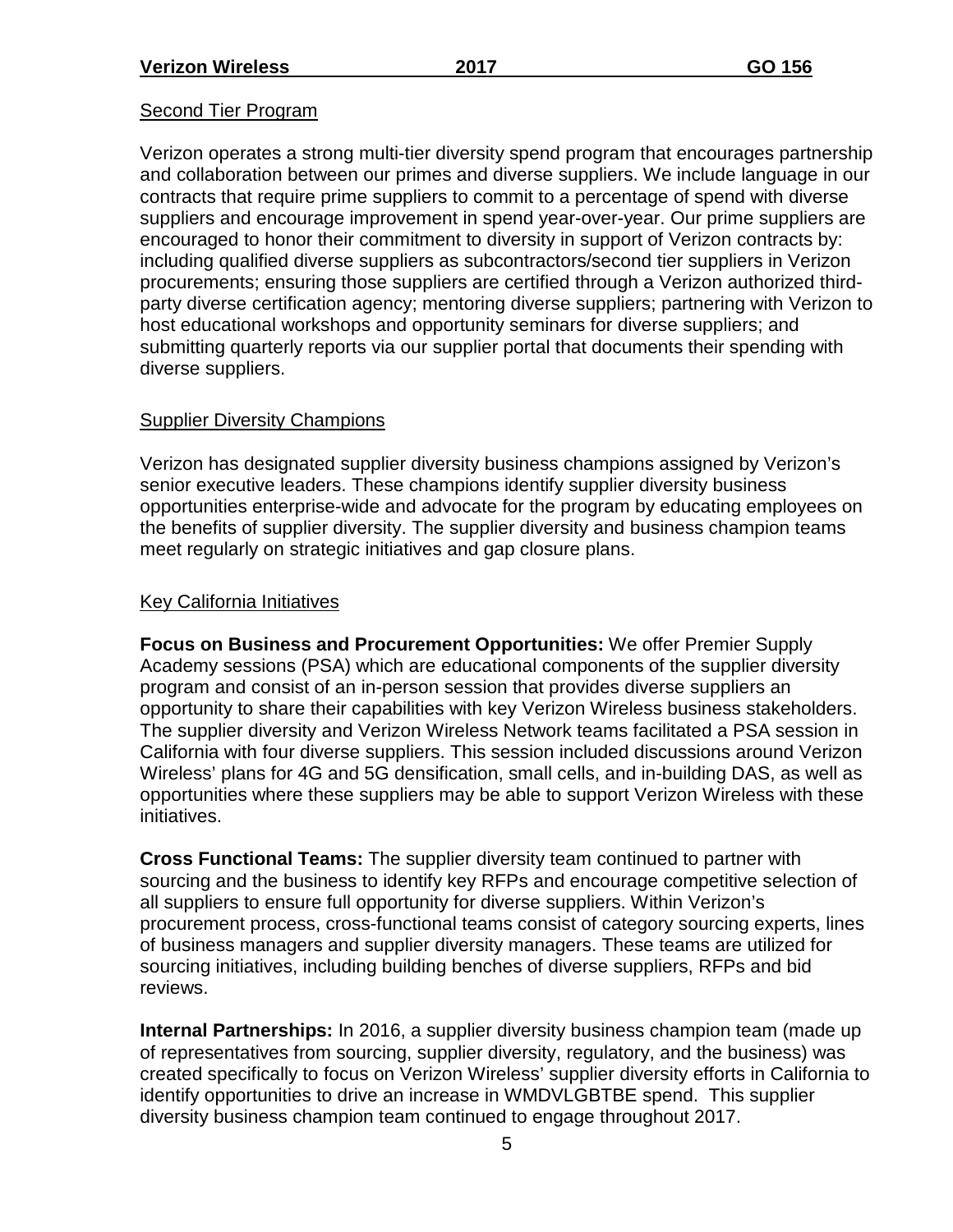| <b>Verizon Wireless</b> | 2017 | GO 156 |
|-------------------------|------|--------|
|                         |      |        |

**Prime Supplier Focus:** We continued to include a diverse subcontracting clause that requires prime contractors to submit quarterly reports that track their subcontracting spend with diverse suppliers. The supplier diversity team closely monitors the reported prime contractor spend, meets with primes reporting below their diverse spend contract goal, and contacts primes that are not reporting their tier 2 diverse spend.

Prime suppliers are also encouraged to make additional concerted efforts to use more WMDVLGBTBE subcontractors. Our primes are invited to participate in advocacy conferences and symposiums, as well as join these advocacy organizations.

**Improve Processes and Procedures:** Verizon upgraded its tier 2 reporting and tracking system in 2017. This system (owned by a certified diverse company) simplified the reporting process for the prime suppliers and provides the supplier diversity team and business stakeholders with access to a greater level of detailed data allowing us to better measure, monitor, track, analyze, and report on its performance company-wide, including California WMDVLGBTBE goals. The supplier diversity team frequently conducts training sessions to insure that the prime suppliers successfully enter their spend data into the portal.

**E.D.G.E. (educate, develop, grow and enrich):** The Supplier Diversity team launched a pilot program called EDGE that's designed to provide diverse business owners with an opportunity to learn from our senior leaders in the areas of business operations improvement, leadership capabilities and Verizon's business model. Mentees are comprised of CEOs and/or presidents and are existing suppliers to Verizon. Three of these mentees are CPUC certified.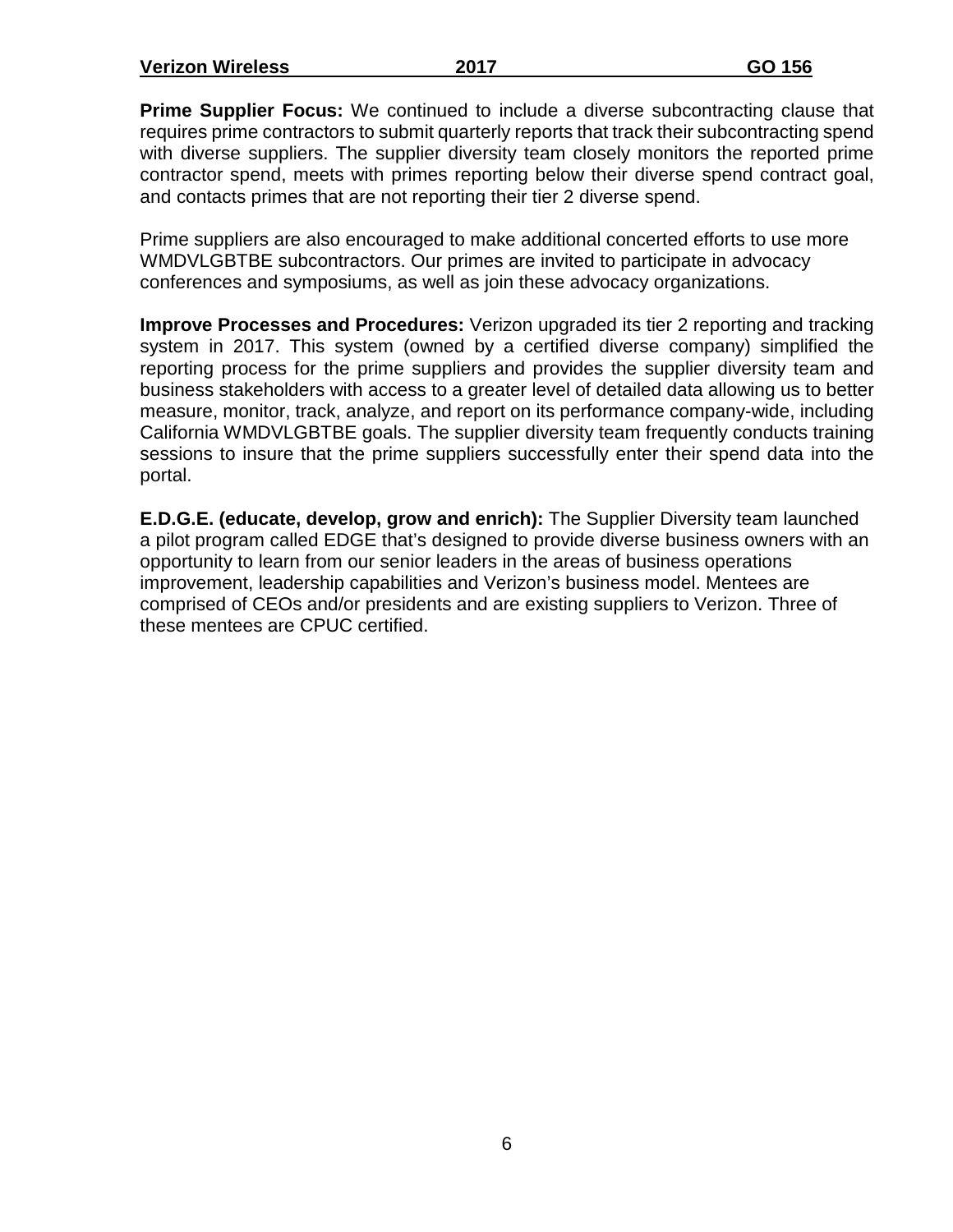**GO 156, §9.1.1: A description of WMDVLGBTBE program activities engaged in during the previous calendar year. External program activities.**

#### **EXTERNAL PROGRAM ACTIVITIES**

#### Supplier Diversity at Verizon

We partner with advocacy organizations that help us engage with qualified diverse businesses by providing outreach educational programs, events, workshops and conferences designed to educate diverse businesses and provide them access to procurement opportunities.

#### Capacity Building and Technical Assistance Programs

Through our partnerships, Verizon Wireless supports chambers of commerce, business associations and supplier diversity organizations dedicated to helping diverse suppliers make valuable business connections. They provide technical assistance, capacity building and educational programs. Some of these partnerships include:

#### Black Business Association of Los Angeles (BBA)

Youth Entrepreneurship Training – Verizon partnered with BBA to expose, inspire and train African American youth in the area of entrepreneurship to create their own sustainable opportunities; to train them in the important area of financial literacy; economic empowerment, self-reliance, and community building. Program participants will be paired with existing BBA-member businesses to expose them to entrepreneurship for mentoring and training to learn how to turn their passions into the dynamics of starting, running and maintaining a business.

#### California Asian Pacific Chamber of Commerce (CAPCC)

Business Development Program – Verizon partnered with CAPCC to provide training and assistance to small businesses in expanding their capacity to assume greater levels of contracting responsibility, compete for contracting opportunities and grow their businesses in the process.

#### California Black Chamber of Commerce (CBCC)

Youth Entrepreneur Training – Verizon partnered with the CBCC to educate and train community leaders and entrepreneurs on ways and methods to be successful in business and create community economic development.

#### Elite SDVOB Network

Verizon continued its partnership with the Elite SDVOB Network at the **National Conference.** The three-day event includes education panels (Verizon participated on two – "Top Notch Capabilities for Suppliers" and "Supplier Diversity Best Practices"),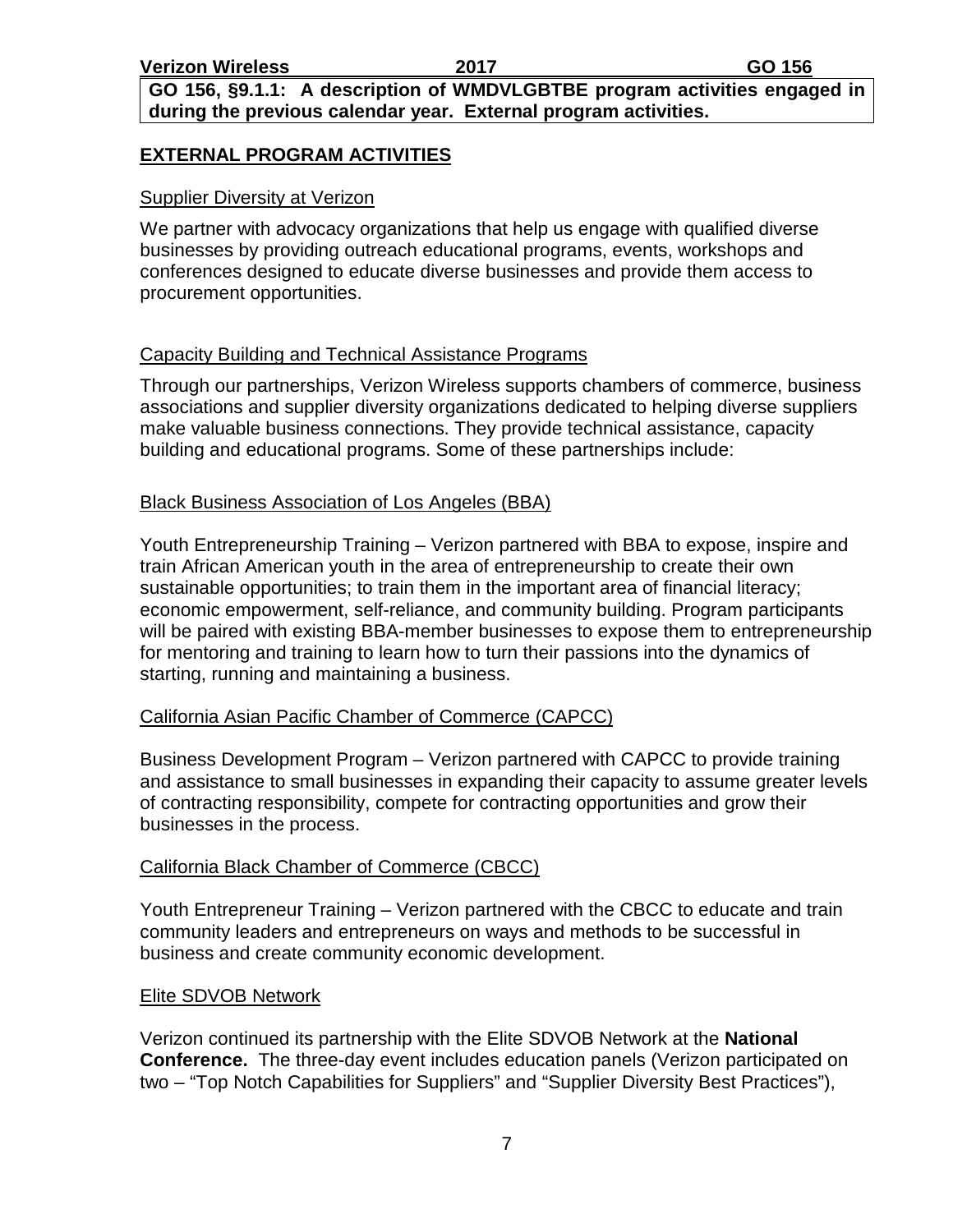presentations, workshops, networking, and matchmaking meetings (Verizon held 12 meetings).

#### National Conferences and Events

Verizon's supplier diversity team and business champions partnered in one-on-one diverse supplier meetings at the NMSDC, WBENC, the Elite SDVOB, and NGLCC conferences, and on panels to ensure progress was made to meet Verizon's WMDVLGBTBE goals.

#### 2017 Awards and Recognition

Verizon was recognized with the following awards and recognitions in 2017:

#### **Awards & Recognition – Supplier Diversity**

#### **Million Dollar Club: U.S. Hispanic Chamber of Commerce**

For seven consecutive years, Verizon was included in the USHCC's Million Dollar Club and was recognized for its commitment in doing business with Hispanic-owned business enterprises.

#### **WE 100 Corporations of the Year: Women's Enterprise USA Magazine**

Verizon is recognized as part of the WE 100 corporations by Women's Enterprise USA that support women owned businesses through a robust Supplier Diversity program.

#### **One of America's Most Admired Corporations for Supplier Diversity: Minority Business News U.S.A**

MBN USA recognized Verizon among its 2017 Corporate 101: America's Most Admired Corporations for Supplier Diversity for a demonstrated commitment to growing and developing minority-owned enterprises.

#### **The Elite Service-Disabled Veteran-Owned Business Network**

The Elite SDVOB named Verizon and Verizon's Supplier Diversity program a service disabled veteran owned business supporter at their 14th annual conference.

#### **Top Veteran-Friendly Company: U.S. Veterans magazine**

US Veteran's Magazine voted Verizon's Supplier Diversity program as one of the nation's Best of the Best in supporting veteran owned companies.

#### **The Greater Los Angeles African American Chamber of Commerce**

Verizon was named 'Utility Company of the Year' for outstanding contribution to supporting the economic growth of African American owned businesses.

#### **Verizon scores 100% on Disability Equality Index: US Business Leadership Network**

Verizon received a 100% rating on the Disability Equality Index (DEI) demonstrating the value of our diverse and inclusive experiences for employees, customers and suppliers.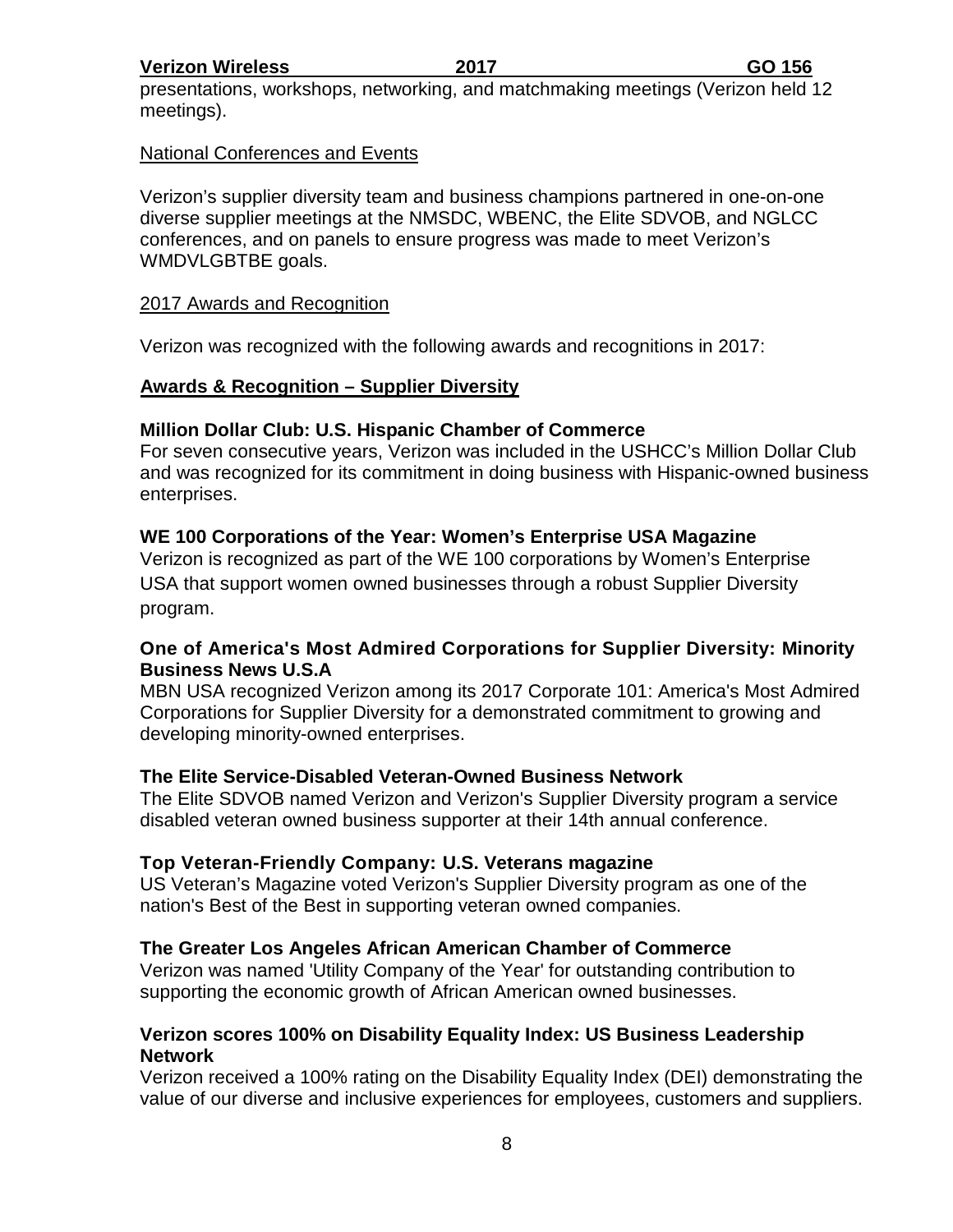#### **Verizon Tops as Employer, Supplier Diversity Program, and LGBT Friendly Company: Professional Woman's Magazine**

Verizon is recognized as a top employer that promotes the advancement of multicultural women in all aspects of business and employment.

#### **One of America's Top Corporations for Women: Women's Business Enterprise National Council**

Verizon was recognized by the Women's Business Enterprise National Council as one of America's Top Corporations for Women's Business Enterprises with a Gold status.

#### **Awards & Recognition -– Diversity**

#### **Top 50 Employer: Equal Opportunity Magazine**

For the third year in a row, Verizon was named among the Top 50 Employers.

#### **Top Military-Friendly Company: Military Friendly**

Verizon is the highest rated technology company when it comes to total commitment to tapping into military talent.

#### **Awards & Recognition - Technology**

#### **Highest in Overall Network Performance: RootMetrics®**

According to RootMetrics® National RootScore® Report, Verizon offers an unbeaten user experience for reliability, data, calls, speed and text.

#### **Highest in Wireless Network Quality Performance: J.D. Power**

Verizon Wireless ranks highest in wireless network quality performance in all six regions of the U.S. according to the J.D. Power 2017 U.S. Wireless Network Quality Performance StudySM – Volume 2.

#### **Verizon sweeps 2017 U.S. Business Wireline Satisfaction Study: J.D. Power**

Verizon Enterprise Solutions ranked highest in customer satisfaction in the large enterprise business segment two years in a row in all three surveyed business segments – large enterprise, small/midsize, and very small.

#### **#1 in Customer Service: Tom's Guide**

Verizon is tops in the rankings for cellular carriers on the strength of its across-theboard customer-support performance.

#### **Fastest Wireless Network: Tom's Guide**

For the second year in a row, Tom's Guide names Verizon as the fastest wireless network.

#### **Top Wireless Network 18x in a Row: J.D. Power**

J.D. Power ranks Verizon the top wireless network for the 18th time in a row.

#### **The Best TV Providers: Reviews.com**

FiOS makes the list as one of the most enjoyable experiences and best deals.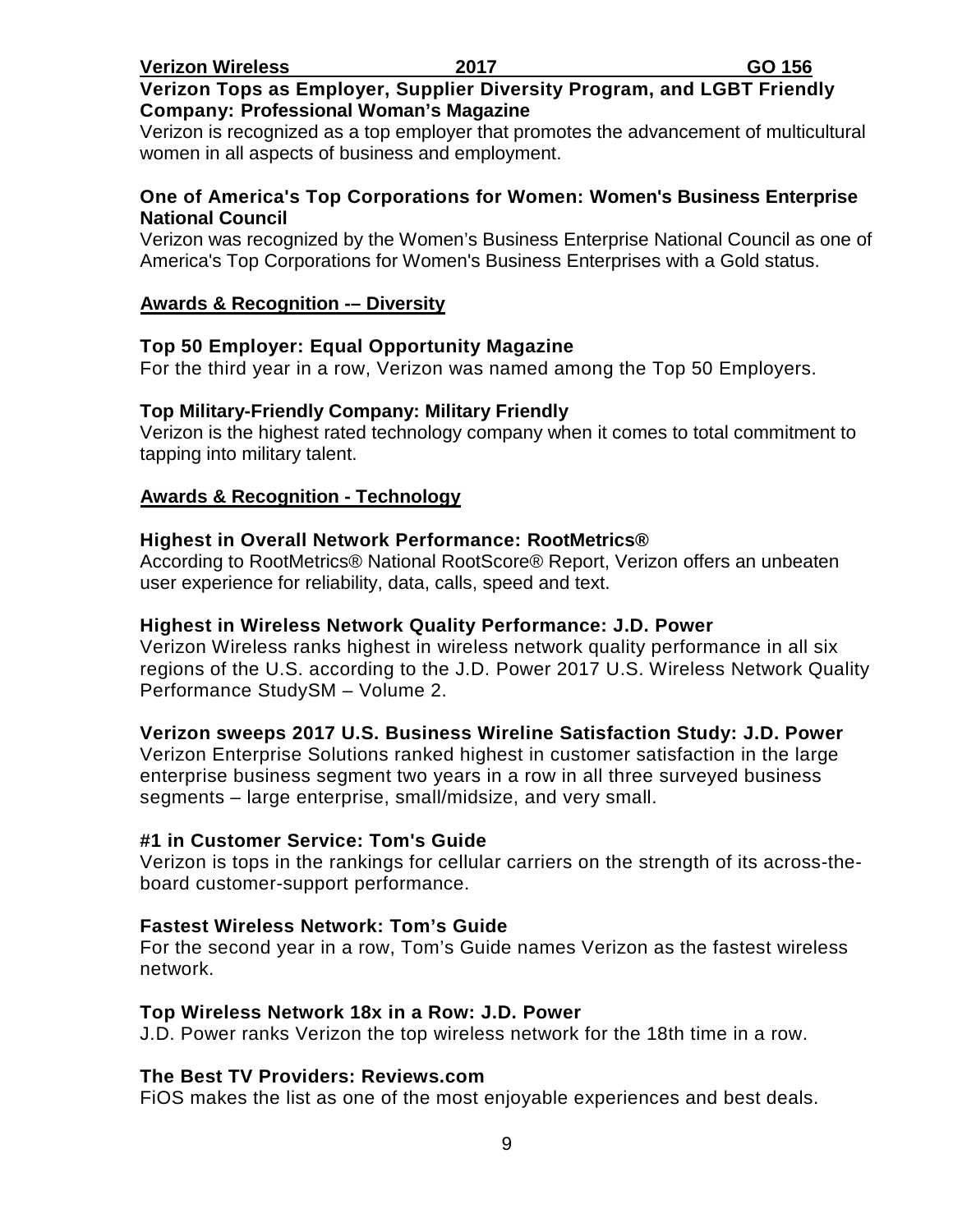### Board Participation

Executives and managers of Verizon serve on several organizational boards as officers and advisors. In addition to offering advice and counsel to diverse businesses on how to grow their business and assisting suppliers on how to meet Verizon's business needs, they also provide advice and counsel to these organizations to aide their efforts to attract and develop diverse suppliers.

#### Business Organization Involvement - Meetings, Conferences, Trade Fairs and Recognition Events

Through our partnerships, Verizon supports chambers of commerce, business associations and supplier diversity organizations dedicated to helping diverse suppliers make valuable business connections. They provide technical assistance, capacity building and educational programs.

Our community partners include the National Minority Supplier Diversity Council (NMSDC), Women's Business Enterprise National Council (WBENC), the NGLCC: National LGBT Chamber of Commerce, the National Veteran's Business Development Council (NVBDC), the Elite Service-Disabled Veteran-Owned Business Network (Elite SDVOB), the United States Business Leadership Network (USBLN) and the U.S. Hispanic Chamber of Commerce (USHCC).

## External Communication

Verizon provides valuable information to small and diverse businesses through our supplier diversity website at the following URL: http://www.verizon.com/supplierdiversity. This information includes requirements for diverse suppliers, information regarding our tier 2 program, our standards, answers to some of the frequently asked questions, our supplier diversity blog, as well as links to our social media channels.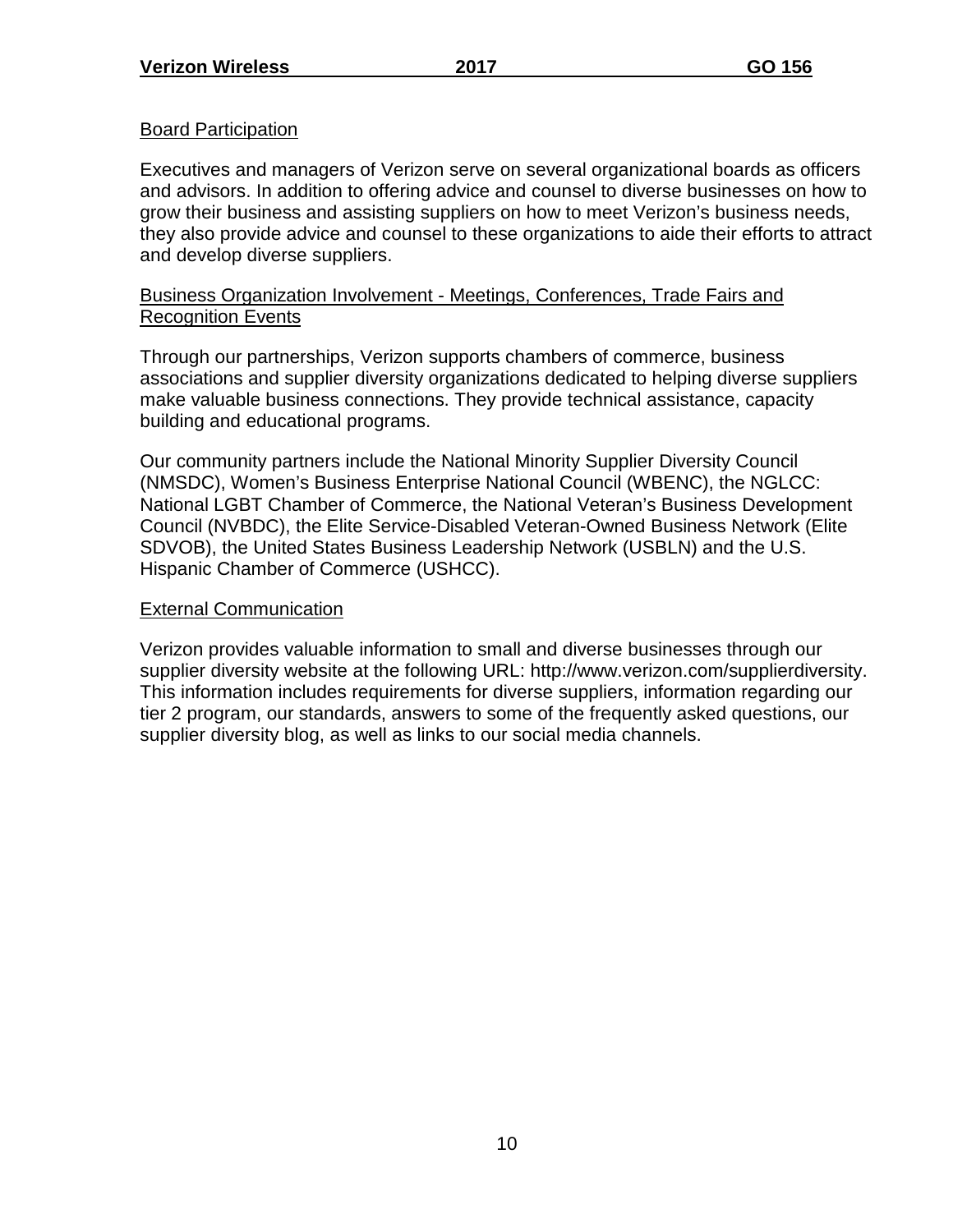**GO 156 §9.1.2: A summary of WMDVLGBTBE purchases and/or contracts, with breakdowns by ethnicity, product and service categories, compared with total utility contract dollars, awarded to outside vendors in those categories is attached as:** *EXHIBIT A.*

#### WMDVLGBTBE Annual Results by Ethnicity:

|                           |                                  | WMDVLGBTBE Annual Results by Ethnicity - VZW |                 |               |                 |        |
|---------------------------|----------------------------------|----------------------------------------------|-----------------|---------------|-----------------|--------|
|                           |                                  |                                              |                 | 2017          |                 |        |
|                           |                                  |                                              | <b>Direct</b>   | Sub           | Total \$        | %      |
| 1                         |                                  | Asian Pacific American                       | \$410,082,638   | \$18,398,375  | \$428,481,013   | 9.71%  |
| $\overline{c}$            |                                  | African American                             | \$271,230,183   | \$33,099,792  | \$304,329,975   | 6.90%  |
| $\overline{\overline{3}}$ | <b>Minority</b><br><b>Male</b>   | Hispanic American                            | \$90,790,092    | \$13,772,966  | \$104,563,058   | 2.37%  |
| 4                         |                                  | Native American                              | \$0             | \$810,777     | \$810,777       | 0.02%  |
| 5                         |                                  | <b>Total Minority Male</b>                   | \$772,102,913   | \$66,081,910  | \$838,184,823   | 19.00% |
| $\,6$                     |                                  | Asian Pacific American                       | \$101,104,566   | \$12,141,846  | \$113,246,412   | 2.57%  |
| $\overline{7}$            |                                  | African American                             | \$5,580,076     | \$153,483     | \$5,733,559     | 0.13%  |
| $\overline{8}$            | <b>Minority</b><br><b>Female</b> | Hispanic American                            | \$338,336,892   | \$2,368,025   | \$340,704,916   | 7.72%  |
| $\overline{9}$            |                                  | Native American                              | \$0             | \$1,223,352   | \$1,223,352     | 0.03%  |
| 10                        |                                  | <b>Total Minority Female</b>                 | \$445,021,534   | \$15,886,706  | \$460,908,240   | 10.45% |
|                           |                                  |                                              |                 |               |                 |        |
| 11                        |                                  | Total Minority Business Enterprise (MBE)     | \$1,217,124,447 | \$81,968,615  | \$1,299,093,063 | 29.45% |
|                           |                                  |                                              |                 |               |                 |        |
| 12                        |                                  | Women Business Enterprise (WBE)              | \$182,010,767   | \$40,762,753  | \$222,773,520   | 5.05%  |
|                           |                                  |                                              |                 |               |                 |        |
|                           |                                  | Lesbian, Gay, Bisexual, Transgender          |                 |               |                 |        |
| 13                        |                                  |                                              | \$1,600,350     | \$0           | \$1,600,350     | 0.04%  |
|                           |                                  | <b>Business Enterprise (LGBTBE)</b>          |                 |               |                 |        |
|                           |                                  |                                              |                 |               |                 |        |
| 14                        |                                  | <b>Disabled Veteran Business</b>             | \$4,236,301     | \$822,325     | \$5,058,626     | 0.11%  |
|                           |                                  | Enterprise (DVBE)                            |                 |               |                 |        |
|                           |                                  |                                              |                 |               |                 |        |
| 15                        |                                  | Other $8(a)^*$                               | \$0             | \$0           | \$0             | 0.00%  |
| 16                        |                                  | <b>TOTAL WMDVLGBTBE</b>                      | \$1,404,971,865 | \$123,553,694 | \$1,528,525,558 | 34.65% |
|                           |                                  |                                              |                 |               |                 |        |
|                           | 17 Net Procurement**             | \$4,410,822,794                              |                 |               |                 |        |
|                           |                                  |                                              |                 |               |                 |        |

#### **WMDVLGBTBE Annual Results by Ethnicity - VZW**

**NOTE: \* FIRMS CLASSIFIED AS 8(a) OF SMALL BUSINESS ADMINISTRATION INCLUDES NON-WMDVLGBTBE \*\* NET PROCUREMENT INCLUDES PURCHASE ORDER, NON-PURCHASE ORDER, AND CREDIT CARD DOLLARS Direct - DIRECT PROCUREMENT Sub - SUBCONTRACTOR PROCUREMENT**

**% - PERCENTAGE OF NET PROCUREMENT**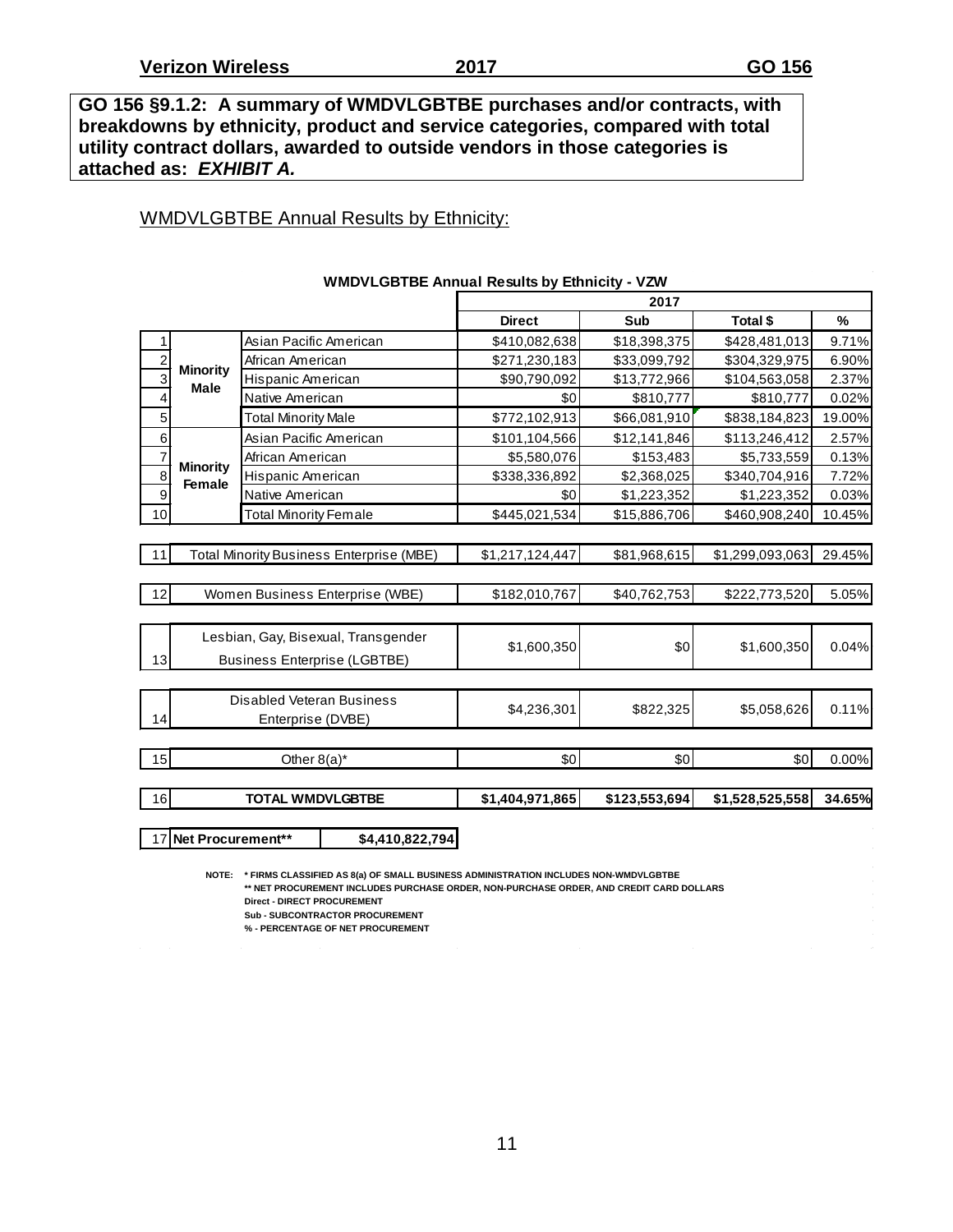$\mathcal{L}^{\text{max}}_{\text{max}}$ 

## WMDVLGBTBE Direct Procurement by Product and Service Categories:

|                         |                              |                              |                                                                                                                                                                                                                                                                                                           |               | <b>Products</b> |               | <b>Services</b>      |        | <b>Total</b>    |        |
|-------------------------|------------------------------|------------------------------|-----------------------------------------------------------------------------------------------------------------------------------------------------------------------------------------------------------------------------------------------------------------------------------------------------------|---------------|-----------------|---------------|----------------------|--------|-----------------|--------|
|                         |                              |                              |                                                                                                                                                                                                                                                                                                           |               | \$              | $\frac{9}{6}$ | \$                   | %      | \$              | %      |
| 1                       |                              |                              | Asian Pacific American                                                                                                                                                                                                                                                                                    | Direct        | \$214,623,819   |               | 4.87% \$195,458,819  | 4.43%  | \$410,082,638   | 9.30%  |
| $\overline{2}$          |                              | African American             |                                                                                                                                                                                                                                                                                                           | Direct        | \$270,278,630   | 6.13%         | \$951,553            | 0.02%  | \$271,230,183   | 6.15%  |
| 3                       | Minority                     | Hispanic American            |                                                                                                                                                                                                                                                                                                           | Direct        | \$90,484,513    | 2.05%         | \$305,579            | 0.01%  | \$90,790,092    | 2.06%  |
| $\overline{\mathbf{4}}$ | <b>Male</b>                  | Native American              |                                                                                                                                                                                                                                                                                                           | Direct        |                 | 0.00%         |                      | 0.00%  | \$0             | 0.00%  |
| 5                       |                              | <b>Total Minority Male</b>   |                                                                                                                                                                                                                                                                                                           | Direct        | \$575,386,962   |               | 13.04% \$196,715,951 | 4.46%  | \$772,102,913   | 17.50% |
| 6                       |                              |                              | Asian Pacific American                                                                                                                                                                                                                                                                                    | Direct        | \$81,230,616    | 1.84%         | \$19,873,950         | 0.45%  | \$101,104,566   | 2.29%  |
| $\overline{7}$          |                              | African American             |                                                                                                                                                                                                                                                                                                           | Direct        | \$3,138,660     | 0.07%         | \$2,441,416          | 0.06%  | \$5,580,076     | 0.13%  |
| 8                       | <b>Minority</b>              | Hispanic American            |                                                                                                                                                                                                                                                                                                           | Direct        | \$2,729,049     |               | 0.06% \$335,607,842  | 7.61%  | \$338,336,892   | 7.67%  |
| 9                       | Female                       | Native American              |                                                                                                                                                                                                                                                                                                           | Direct        |                 | 0.00%         |                      | 0.00%  | \$0             | 0.00%  |
| 10                      |                              | <b>Total Minority Female</b> |                                                                                                                                                                                                                                                                                                           | Direct        | \$87,098,326    |               | 1.97% \$357,923,208  | 8.11%  | \$445,021,534   | 10.09% |
|                         |                              |                              |                                                                                                                                                                                                                                                                                                           |               |                 |               |                      |        |                 |        |
| 11                      |                              |                              | <b>Total Minority Business Enterprise (MBE)</b>                                                                                                                                                                                                                                                           | Direct        | \$662,485,288   |               | 15.02% \$554,639,159 | 12.57% | \$1,217,124,447 | 27.59% |
|                         |                              |                              |                                                                                                                                                                                                                                                                                                           |               |                 |               |                      |        |                 |        |
| 12                      |                              |                              | Women Business Enterprise (WBE)                                                                                                                                                                                                                                                                           | <b>Direct</b> | \$50,638,092    |               | 1.15% \$131,372,675  | 2.98%  | \$182,010,767   | 4.13%  |
|                         |                              |                              |                                                                                                                                                                                                                                                                                                           |               |                 |               |                      |        |                 |        |
|                         |                              |                              | Lesbian, Gay, Bisexual, Transgender                                                                                                                                                                                                                                                                       |               |                 |               |                      |        |                 |        |
| 13                      |                              |                              | <b>Business Enterprise (LGBTBE)</b>                                                                                                                                                                                                                                                                       | <b>Direct</b> | \$0             | 0.00%         | \$1,600,350          | 0.04%  | \$1,600,350     | 0.04%  |
|                         |                              |                              |                                                                                                                                                                                                                                                                                                           |               |                 |               |                      |        |                 |        |
|                         |                              |                              | Disabled Veteran Business Enterprise                                                                                                                                                                                                                                                                      |               | \$4,236,301     | 0.10%         | \$0                  | 0.00%  | \$4,236,301     | 0.10%  |
| 14                      |                              | (DVBE)                       |                                                                                                                                                                                                                                                                                                           | Direct        |                 |               |                      |        |                 |        |
|                         |                              |                              |                                                                                                                                                                                                                                                                                                           |               |                 |               |                      |        |                 |        |
| 15                      |                              | Other $8(a)^*$               |                                                                                                                                                                                                                                                                                                           | Direct        | \$0             | 0.00%         | \$0                  | 0.00%  | \$0             | 0.00%  |
|                         |                              |                              |                                                                                                                                                                                                                                                                                                           |               |                 |               |                      |        |                 |        |
| 16                      |                              | <b>TOTAL WMDVLGBTBE</b>      |                                                                                                                                                                                                                                                                                                           | <b>Direct</b> | \$717,359,681   |               | 16.26% \$687,612,184 | 15.59% | \$1,404,971,865 | 31.85% |
|                         |                              |                              |                                                                                                                                                                                                                                                                                                           |               |                 |               |                      |        |                 |        |
|                         | <b>Total Product</b>         |                              |                                                                                                                                                                                                                                                                                                           |               |                 |               |                      |        |                 |        |
|                         | 17 Procurement               |                              | \$2,159,723,636                                                                                                                                                                                                                                                                                           |               |                 |               |                      |        |                 |        |
|                         | <b>Total Service</b>         |                              |                                                                                                                                                                                                                                                                                                           |               |                 |               |                      |        |                 |        |
|                         | 18 Procurement               |                              | \$2,251,099,158                                                                                                                                                                                                                                                                                           |               |                 |               |                      |        |                 |        |
|                         |                              |                              |                                                                                                                                                                                                                                                                                                           |               |                 |               |                      |        |                 |        |
|                         | 19 Net Procurement**         |                              | \$4,410,822,794                                                                                                                                                                                                                                                                                           |               |                 |               |                      |        |                 |        |
|                         |                              |                              |                                                                                                                                                                                                                                                                                                           |               |                 |               |                      |        |                 |        |
|                         | <b>Total Number of</b>       |                              |                                                                                                                                                                                                                                                                                                           |               |                 |               |                      |        |                 |        |
|                         | <b>WMDVLGBTBEs that</b>      |                              |                                                                                                                                                                                                                                                                                                           |               |                 |               |                      |        |                 |        |
| <b>20</b>               | <b>Received Direct Spend</b> |                              | 80                                                                                                                                                                                                                                                                                                        |               |                 |               |                      |        |                 |        |
|                         |                              |                              | NOTE: * FIRMS CLASSIFIED AS 8(a) OF SMALL BUSINESS ADMINISTRATION INCLUDES NON-WMDVLGBTBE<br>** NET PROCUREMENT INCLUDES PURCHASE ORDER, NON-PURCHASE ORDER, AND CREDIT CARD DOLLARS<br><b>Direct - DIRECT PROCUREMENT</b><br><b>Sub - SUBCONTRACTOR PROCUREMENT</b><br>% - PERCENTAGE OF NET PROCUREMENT |               |                 |               |                      |        |                 |        |

12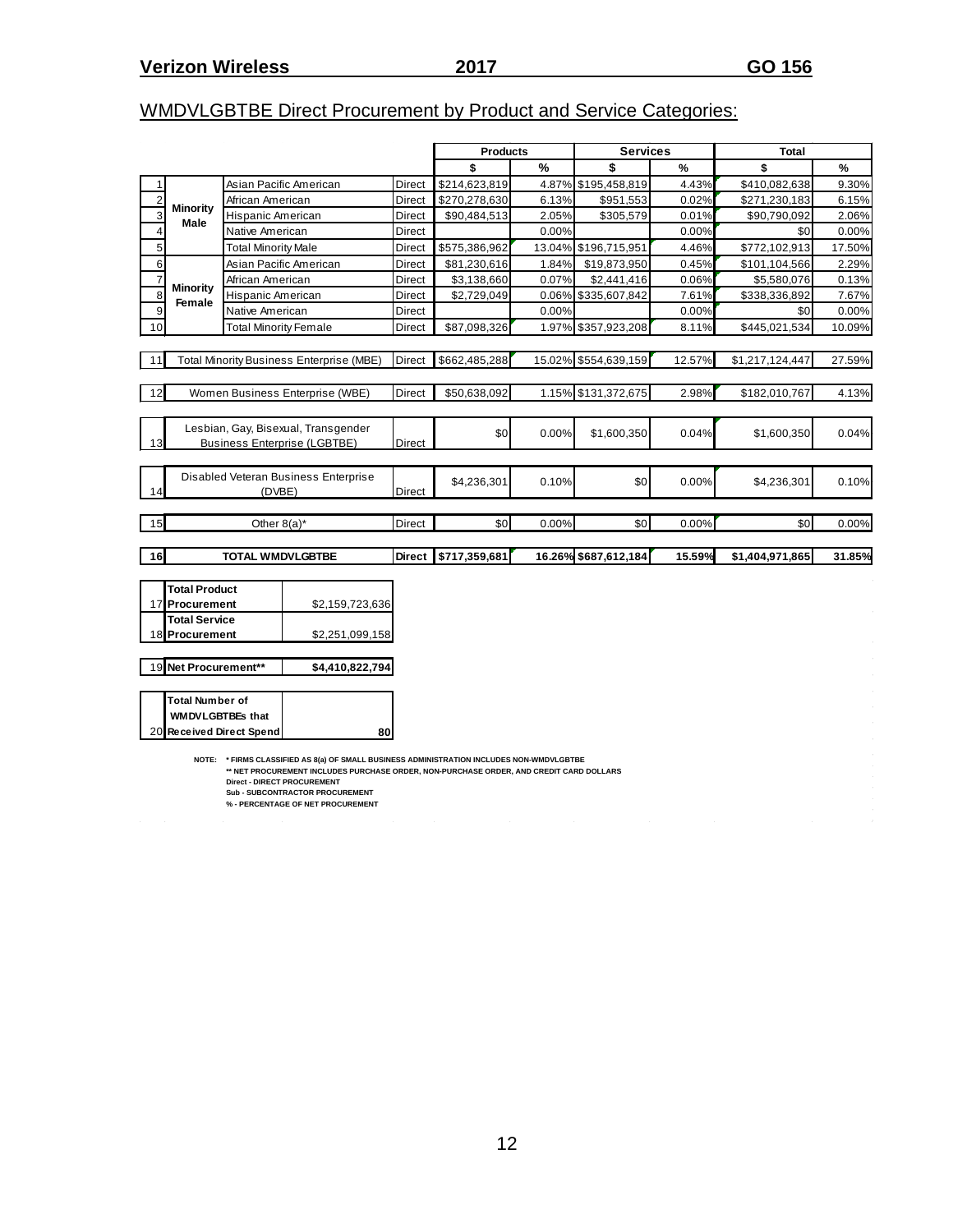## WMDVLGBTBE Subcontractor Procurement by Product and Service Categories:

|                         |                         |                              |                                                                                                                                                                                      |     | <b>Products</b> |       | <b>Services</b> |               | <b>Total</b>  |       |  |  |  |
|-------------------------|-------------------------|------------------------------|--------------------------------------------------------------------------------------------------------------------------------------------------------------------------------------|-----|-----------------|-------|-----------------|---------------|---------------|-------|--|--|--|
|                         |                         |                              |                                                                                                                                                                                      |     | \$              | %     | \$              | $\frac{9}{6}$ | \$            | %     |  |  |  |
| $\mathbf{1}$            |                         |                              | Asian Pacific American                                                                                                                                                               | Sub | \$16,314,998    | 0.37% | \$2,083,377     | 0.05%         | \$18,398,375  | 0.42% |  |  |  |
| $\boldsymbol{2}$        |                         | African American             |                                                                                                                                                                                      | Sub | \$22,245,306    | 0.50% | \$10,854,487    | 0.25%         | \$33,099,792  | 0.75% |  |  |  |
| 3                       | <b>Minority</b><br>Male | Hispanic American            |                                                                                                                                                                                      | Sub | \$13,488,343    | 0.31% | \$284,623       | 0.01%         | \$13,772,966  | 0.31% |  |  |  |
| $\overline{\mathbf{4}}$ |                         | Native American              |                                                                                                                                                                                      | Sub | \$810,777       | 0.02% |                 | 0.00%         | \$810,777     | 0.02% |  |  |  |
| 5                       |                         | <b>Total Minority Male</b>   |                                                                                                                                                                                      | Sub | \$52,859,423    | 1.20% | \$13,222,486    | 0.30%         | \$66,081,910  | 1.50% |  |  |  |
| $6\phantom{a}$          |                         |                              | Asian Pacific American                                                                                                                                                               | Sub | \$6,086,414     | 0.14% | \$6,055,432     | 0.14%         | \$12,141,846  | 0.28% |  |  |  |
| $\overline{7}$          | <b>Minority</b>         | African American             |                                                                                                                                                                                      | Sub | \$153,483       | 0.00% |                 | 0.00%         | \$153,483     | 0.00% |  |  |  |
| 8                       | Female                  | Hispanic American            |                                                                                                                                                                                      | Sub | \$73,242        | 0.00% | \$2,294,783     | 0.05%         | \$2,368,025   | 0.05% |  |  |  |
| 9                       |                         | Native American              |                                                                                                                                                                                      | Sub | \$1,223,352     | 0.03% |                 | 0.00%         | \$1,223,352   | 0.03% |  |  |  |
| 10                      |                         | <b>Total Minority Female</b> |                                                                                                                                                                                      | Sub | \$7,536,491     | 0.17% | \$8,350,215     | 0.19%         | \$15,886,706  | 0.36% |  |  |  |
|                         |                         |                              |                                                                                                                                                                                      |     |                 |       |                 |               |               |       |  |  |  |
| 11                      |                         |                              | <b>Total Minority Business Enterprise (MBE)</b>                                                                                                                                      | Sub | \$60,395,914    | 1.37% | \$21,572,701    | 0.49%         | \$81,968,615  | 1.86% |  |  |  |
|                         |                         |                              |                                                                                                                                                                                      |     |                 |       |                 |               |               |       |  |  |  |
| 12                      |                         |                              | Women Business Enterprise (WBE)                                                                                                                                                      | Sub | \$32,382,534    | 0.73% | \$8,380,220     | 0.19%         | \$40,762,753  | 0.92% |  |  |  |
|                         |                         |                              |                                                                                                                                                                                      |     |                 |       |                 |               |               |       |  |  |  |
|                         |                         |                              | Lesbian, Gay, Bisexual, Transgender                                                                                                                                                  |     |                 |       |                 |               |               |       |  |  |  |
| 13                      |                         |                              | <b>Business Enterprise (LGBTBE)</b>                                                                                                                                                  | Sub | \$0             | 0.00% | \$0             | 0.00%         | \$0           | 0.00% |  |  |  |
|                         |                         |                              |                                                                                                                                                                                      |     |                 |       |                 |               |               |       |  |  |  |
|                         |                         |                              | Disabled Veteran Business Enterprise                                                                                                                                                 |     | \$230,389       | 0.01% | \$591,937       | 0.01%         | \$822,325     |       |  |  |  |
| 14                      |                         | (DVBE)                       |                                                                                                                                                                                      | Sub |                 |       |                 |               |               | 0.02% |  |  |  |
|                         |                         |                              |                                                                                                                                                                                      |     |                 |       |                 |               |               |       |  |  |  |
| 15                      |                         | Other $8(a)^*$               |                                                                                                                                                                                      | Sub | \$0             | 0.00% | \$0             | 0.00%         | \$0           | 0.00% |  |  |  |
|                         |                         |                              |                                                                                                                                                                                      |     |                 |       |                 |               |               |       |  |  |  |
| 16                      |                         | <b>TOTAL WMDVLGBTBE</b>      |                                                                                                                                                                                      | Sub | \$93,008,836    | 2.11% | \$30,544,858    | 0.69%         | \$123,553,694 | 2.80% |  |  |  |
|                         |                         |                              |                                                                                                                                                                                      |     |                 |       |                 |               |               |       |  |  |  |
|                         | <b>Total Product</b>    |                              |                                                                                                                                                                                      |     |                 |       |                 |               |               |       |  |  |  |
|                         | 17 Procurement          |                              | \$2,159,723,636                                                                                                                                                                      |     |                 |       |                 |               |               |       |  |  |  |
|                         | <b>Total Service</b>    |                              |                                                                                                                                                                                      |     |                 |       |                 |               |               |       |  |  |  |
|                         | 18 Procurement          |                              | \$2,251,099,158                                                                                                                                                                      |     |                 |       |                 |               |               |       |  |  |  |
|                         |                         |                              |                                                                                                                                                                                      |     |                 |       |                 |               |               |       |  |  |  |
|                         | 19 Net Procurement**    |                              | \$4,410,822,794                                                                                                                                                                      |     |                 |       |                 |               |               |       |  |  |  |
|                         |                         |                              |                                                                                                                                                                                      |     |                 |       |                 |               |               |       |  |  |  |
|                         |                         |                              | NOTE: * FIRMS CLASSIFIED AS 8(a) OF SMALL BUSINESS ADMINISTRATION INCLUDES NON-WMDVLGBTBE<br>** NET PROCUREMENT INCLUDES PURCHASE ORDER, NON-PURCHASE ORDER, AND CREDIT CARD DOLLARS |     |                 |       |                 |               |               |       |  |  |  |
|                         |                         |                              | Direct - DIRECT PROCUREMENT                                                                                                                                                          |     |                 |       |                 |               |               |       |  |  |  |

**Sub - SUBCONTRACTOR PROCUREMENT**

**% - PERCENTAGE OF NET PROCUREMENT**  $\sim 10^{-1}$  $\sim 10^{-1}$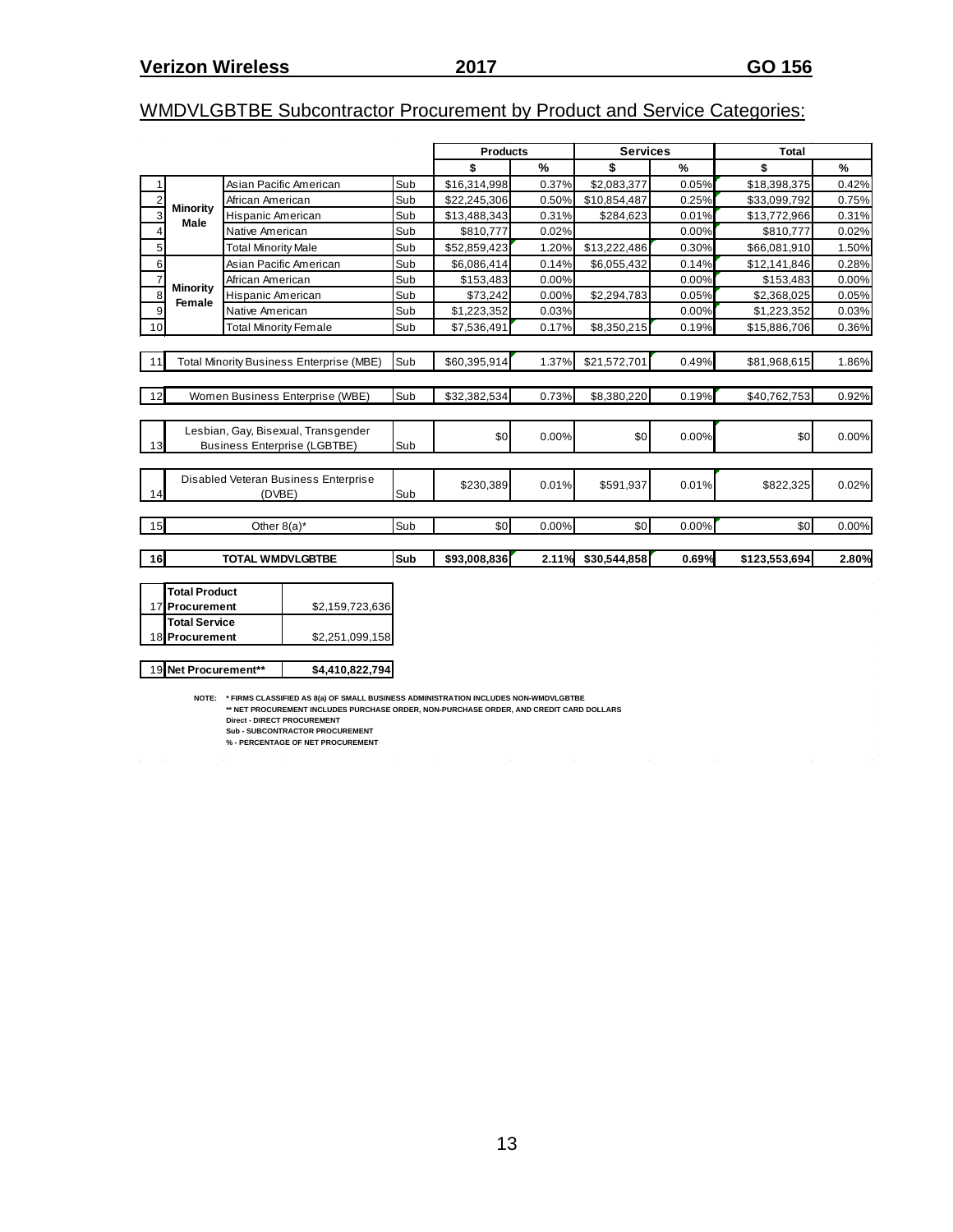#### WMDVLGBTBE Procurement by Standard Industrial Categories:

|                                                                                |                         |                               |                         |             |                          |                 |                        |                |                             |                          | Lesbian, Gay,<br>Bisexual.     | <b>Disabled</b>             |                      |                       |                        |
|--------------------------------------------------------------------------------|-------------------------|-------------------------------|-------------------------|-------------|--------------------------|-----------------|------------------------|----------------|-----------------------------|--------------------------|--------------------------------|-----------------------------|----------------------|-----------------------|------------------------|
|                                                                                |                         |                               |                         |             |                          |                 |                        |                | Minority<br><b>Business</b> | Women<br><b>Business</b> | Transgender<br><b>Business</b> | Veterans<br><b>Business</b> |                      |                       |                        |
|                                                                                |                         | <b>Asian Pacific American</b> | <b>African American</b> |             | <b>Hispanic American</b> |                 | <b>Native American</b> |                | Enterprise                  | Enterprise               | Enterprise                     | Enterprise                  | Other 8(a)**         | Total                 | Total                  |
| <b>SIC Category</b>                                                            | Male                    | Female                        | Male                    | Female      | Male                     | Female          | Male                   | Female         | (MBE)                       | (WBE)                    | (LGBTBE)                       | (DVBE)                      |                      | <b>WMDVLGBTBE</b>     | <b>Dollars</b>         |
| 15 - Construction - General Contractors &                                      | SC                      | SC                            | \$ſ                     | \$0         | \$0                      | \$2,398,069     | \$ſ                    | \$0            | \$2,398,069                 | \$9,020,247              | -SG                            | - Sr                        | \$0                  | \$11,418,316          | \$92,382,66            |
| <b>Operative Builders</b>                                                      | 0.00%                   | 0.00%                         | 0.00%                   | 0.00%       | 0.00%                    | 2.60%           | 0.00%                  | 0.00%          | 2.60%                       | 9.76%                    | 0.00%                          | 0.00%                       | 0.00%                | 12.36%                | 100.00%                |
| 16 - Heavy Construction, Except Building                                       | S                       | $\epsilon$                    | \$0                     | \$0         | \$2,585,256              | sr.             | \$0                    | \$0            | \$2,585,256                 | \$2,528,713              | $\mathfrak{m}$                 | \$n                         | \$0                  | \$5,113,968           | \$78,973,01            |
| <b>Construction, Contractor</b>                                                | 0.00%                   | 0.00%                         | 0.00%                   | 0.00%       | 3.27%                    | 0.00%           | 0.00%                  | 0.00%          | 3.27%                       | 3.20%                    | 0.00%                          | 0.00%                       | 0.00%                | 6.48%                 | 100.00%                |
| 17 - Construction - Special Trade Contractors                                  | S <sub>0</sub>          | \$190.71                      | \$0                     | \$0         | \$83,992,752             | S <sub>0</sub>  | \$0                    | \$0            | \$84,183,469                | \$4,441,213              | \$0                            | \$0                         | \$0                  | \$88,624,683          | \$209,466.29           |
|                                                                                | 0.00%                   | 0.09%                         | 0.00%                   | 0.00%       | 40.10%                   | 0.00%           | 0.00%                  | 0.00%          | 40.19%                      | 2.12%                    | 0.00%                          | 0.00%                       | 0.00%                | 42.31%                | 100,009                |
| 25 - Furniture and Fixtures                                                    | \$0                     | <b>SC</b>                     | \$0                     | \$0         | \$0                      | S <sub>0</sub>  | \$0                    | \$0            | \$0                         | \$225                    | \$0                            | \$0                         | \$0                  | \$22                  | \$21,833,57            |
|                                                                                | 0.00%                   | 0.00%                         | 0.00%                   | 0.00%       | 0.00%                    | 0.00%           | 0.00%                  | 0.00%          | 0.00%                       | 0.00%                    | 0.00%                          | 0.00%                       | 0.00%                | 0.00%                 | 100.00%                |
| 27 - Printing, Publishing and Allied Industries                                | S <sub>0</sub>          | SC                            | \$1,116,179             | \$3,138,660 | \$0                      | \$0             | \$0                    | sol            | \$4,254,839                 | \$1,247                  | \$0                            | \$0                         | \$0                  | \$4,256,086           | \$21,329,06            |
|                                                                                | 0.00%                   | 0.00%                         | 5.23%                   | 14.72%      | 0.00%                    | 0.00%           | 0.00%                  | 0.00%          | 19.95%                      | 0.01%                    | 0.00%                          | 0.00%                       | 0.00%                | 19.95%                | 100.00%                |
| 35 - Industrial and Commercial Machinery and                                   | \$0                     | SC                            | \$0                     | \$0         | \$0                      | \$20,205        | \$ſ                    | \$0            | \$20,205                    | S <sub>0</sub>           | \$0                            | \$n                         | \$0                  | \$20,205              | \$117.112.50           |
| <b>Computer Equipment</b>                                                      | 0.00%                   | 0.00%                         | 0.00%                   | 0.00%       | 0.00%                    | 0.02%           | 0.00%                  | 0.00%          | 0.02%                       | 0.00%                    | 0.00%                          | 0.00%                       | 0.00%                | 0.02%                 | 100.00%                |
| 36 - Electronic & Other Electrical Equipment &                                 | $\epsilon$              | S.                            | ۰                       | \$ſ         | \$0                      | sr.             | ۹ď                     | ۹r             | \$ſ                         | \$4,158                  |                                |                             | $\tilde{\mathbf{x}}$ | \$4,158               | \$283.670.25           |
| Components                                                                     | 0.00%                   | 0.00%                         | 0.00%                   | 0.00%       | 0.00%                    | 0.00%           | 0.00%                  | 0.00%          | 0.00%                       | 0.00%                    | 0.00%                          | 0.00%                       | 0.00%                | 0.00%                 | 100.00%                |
| 38 - Measuring, Photographic, Medical, &<br><b>Optical Goods, &amp; Clocks</b> | \$0                     | S <sub>0</sub>                | \$0                     | \$0         | \$0                      | S <sub>0</sub>  | \$C                    | \$0            | \$0                         | S <sub>0</sub>           | \$0                            | \$3,082.42                  | \$0                  | \$3,082.423           | \$26,221.91            |
|                                                                                | 0.00%                   | 0.00%                         | 0.00%                   | 0.00%       | 0.00%                    | 0.00%           | 0.00%                  | 0.00%          | 0.00%                       | 0.00%                    | 0.00%                          | 11.76%                      | 0.00%                | 11.76%                | 100.00%                |
| 42 - Motor Freight Transportation                                              | S <sub>0</sub>          | S <sub>0</sub>                | \$0                     | \$0         | \$0                      | \$310,775       | \$0                    | sol            | \$310,775                   | <sub>so</sub>            | \$0                            | \$0                         | \$0                  | \$310,775             | \$35,776.60            |
|                                                                                | 0.00%                   | 0.00%                         | 0.00%                   | 0.00%       | 0.00%                    | 0.87%           | 0.00%                  | 0.00%          | 0.87%                       | 0.00%                    | 0.00%                          | 0.00%                       | 0.00%                | 0.87%                 | 100.00%                |
| 48 - Communications                                                            | \$3,743,749             | \$645,71                      | \$0                     | \$0         | \$3,574,829              | S <sub>0</sub>  | \$0                    | \$0            | \$7,964,290                 | \$7,465,290              | -\$0                           | \$0                         | \$0                  | \$15,429,580          | \$186,680,25           |
|                                                                                | 2.01%                   | 0.35%                         | 0.00%                   | 0.00%       | 1.91%                    | 0.00%           | 0.00%                  | 0.00%          | 4.27%                       | 4.00%                    | 0.00%                          | 0.00%                       | 0.00%                | 8.27%                 | 100.00%                |
| 50 - Wholesale Trade - Durable Goods                                           | \$207,394.91            | S)                            | \$269.145.241           | so          | \$331,676                | \$0             | \$0                    | \$0            | \$476,871,829               | \$20,655,072             | \$0                            | \$991.837                   | - \$0                | \$498,518,738         | \$661,373,816          |
|                                                                                | 31.36%                  | 0.00%                         | 40.69%                  | 0.00%       | 0.05%                    | 0.00%<br>sr.    | 0.00%                  | 0.00%          | 72.10%                      | 3.12%                    | 0.00%                          | 0.15%                       | 0.00%                | 75.38%                | 100.00%                |
| 57 - Home Furniture, Furnishings and<br><b>Equipment Stores</b>                | \$3,485.15              | \$80,394.187                  | \$C                     | \$0         | \$0                      |                 | \$ſ                    | \$0            | \$83,879,345                | \$4,323,174              | \$0                            | \$0                         | SO                   | \$88,202,520          | \$141.366.449          |
|                                                                                | 2.47%<br>S <sub>0</sub> | 56.87°<br>S0                  | 0.00%<br>\$0            | 0.00%<br>so | 0.00%<br>\$0             | 0.00%<br>\$0    | 0.00%<br>\$0           | 0.00%<br>\$0   | 59.33%<br>\$0               | 3.06%<br>\$2,164,247     | 0.00%<br>\$0                   | 0.00%<br>\$0                | 0.00%<br>\$0         | 62.39%<br>\$2,164,247 | 100.00%<br>\$46,677.25 |
| 65 - Real Estate                                                               | 0.00%                   | 0.00%                         | 0.00%                   | 0.00%       | 0.00%                    | 0.00%           | 0.00%                  | 0.00%          | 0.00%                       | 4.64%                    | 0.00%                          | 0.00%                       | 0.00%                | 4.64%                 | 100,009                |
|                                                                                | \$0                     | S                             | \$0                     | \$0         | \$0                      | S <sub>0</sub>  | \$0                    | \$0            | \$0                         | <sub>so</sub>            | \$1,600,350                    | \$0                         | \$0                  | \$1,600,350           | \$2,273.07             |
| 72 - Personal Services                                                         | 0.00%                   | 0.00%                         | 0.00%                   | 0.00%       | 0.00%                    | 0.00%           | 0.00%                  | 0.00%          | 0.00%                       | 0.00%                    | 70.40%                         | 0.00%                       | 0.00%                | 70.40%                | 100.00                 |
|                                                                                | \$194,664,269           | \$4,331.91                    | \$0                     | \$1,236,239 | \$248,527                | \$755.361       | \$0                    | s <sub>0</sub> | \$201.236.311               | \$91,006,215             | \$0                            | \$0                         | \$0                  | \$292,242,526         | \$1,423,382,05         |
| 73 - Business Services                                                         | 13.68%                  | 0.30%                         | 0.00%                   | 0.09%       | 0.02%                    | 0.05%           | 0.00%                  | 0.00%          | 14.14%                      | 6.39%                    | 0.00%                          | 0.00%                       | 0.00%                | 20.53%                | 100.00%                |
|                                                                                | SC                      | St                            | \$0                     | \$0         | \$0                      | SO <sub>1</sub> | \$ſ                    | \$0            | s                           | \$1,690,166              | \$0                            | \$0                         | \$0                  | \$1,690,166           | \$30,300,24            |
| 76 - Miscellaneous Repair Services                                             | 0.00%                   | 0.00%                         | 0.00%                   | 0.00%       | 0.00%                    | 0.00%           | 0.00%                  | 0.00%          | 0.00%                       | 5.58%                    | 0.00%                          | 0.00%                       | 0.00%                | 5.58%                 | 100.00%                |
|                                                                                | S)                      | S.                            | \$ſ                     | SO.         | \$57.053                 | s.              | \$ſ                    | \$0            | \$57,053                    | \$6,613                  | ۰                              | $\mathcal{L}$               | $\tilde{\mathbf{x}}$ | \$63,665              | \$6,172,746            |
| 81 - Legal Services                                                            | 0.00%                   | 0.00%                         | 0.00%                   | 0.00%       | 0.92%                    | 0.00%           | 0.00%                  | 0.00%          | 0.92%                       | 0.11%                    | 0.00%                          | 0.00%                       | 0.00%                | 1.03%                 | 100.00%                |
| 87 - Engineering, Accounting, Research, and                                    | \$794,550               | \$15,542.03                   | \$951.55                | \$1,205,177 | \$0                      | \$334,852,481   | \$0                    | \$0            | \$353,345,796               | \$37,774.81              | \$0                            | \$0                         | SO                   | \$391,120,607         | \$629,829.51           |
| <b>Management Services</b>                                                     | 0.13%                   | 2.47%                         | 0.15%                   | 0.19%       | 0.00%                    | 53.17%          | 0.00%                  | 0.00%          | 56.10%                      | 6.00%                    | 0.00%                          | 0.00%                       | 0.00%                | 62.10%                | 100,009                |
|                                                                                | \$0                     | S <sub>0</sub>                | \$0                     | \$0         | \$0                      | S <sub>0</sub>  | \$0                    | \$0            | \$0                         | \$894,870                | $\mathsf{S}$                   | \$0                         | \$0                  | \$894,870             | \$7,161.22             |
| 89 - Services, Not Elsewhere Classified                                        | 0.00%                   | 0.00%                         | 0.00%                   | 0.00%       | 0.00%                    | 0.00%           | 0.00%                  | 0.00%          | 0.00%                       | 12.50%                   | 0.00%                          | 0.00%                       | 0.00%                | 12.50%                | 100.00%                |
|                                                                                | \$0                     | S <sub>0</sub>                | \$17,210                | \$0         | \$0                      | S <sub>0</sub>  | \$0                    | \$0            | \$17,210                    | \$34,505                 | \$0                            | \$162,041                   | \$0                  | \$213,756             | \$112,914,44           |
| 99 - Nonclassifiable Establishments                                            | 0.00%                   | 0.00%                         | 0.02%                   | 0.00%       | 0.00%                    | 0.00%           | 0.00%                  | 0.00%          | 0.02%                       | 0.03%                    | 0.00%                          | 0.14%                       | 0.00%                | 0.19%                 | 100.00%                |
|                                                                                | S <sub>0</sub>          | \$0                           | \$0                     | \$0         | \$0                      | \$0             | \$0                    | \$0            | \$0                         | S <sub>0</sub>           | \$0                            | \$0                         | \$0                  | \$0                   | \$275.925.83           |
| Other*** - Other***                                                            | 0.00%                   | 0.00%                         | 0.00%                   | 0.00%       | 0.00%                    | 0.00%           | 0.00%                  | 0.00%          | 0.00%                       | 0.00%                    | 0.00%                          | 0.00%                       | 0.00%                | 0.00%                 | 100.00%                |
|                                                                                |                         |                               |                         |             |                          |                 |                        |                |                             |                          |                                |                             |                      |                       |                        |
| <b>TOTAL</b>                                                                   | \$410.082.638           | \$101,104,566                 | \$271,230,183           | \$5,580,076 | \$90,790,092             | \$338,336,892   | \$0                    | sol            | \$1,217,124,447             | \$182,010,767            | \$1,600,350                    | \$4,236,301                 | \$0                  | \$1,404,971,865       | \$4,410,822,794        |
|                                                                                | 9.30%                   | 2.29%                         | 6.15%                   | 0.13%       | 2.06%                    | 7.67%           | 0.00%                  | 0.00%          | 27.59%                      | 4.13%                    | 0.04%                          | 0.10%                       | 0.00%                | 31.85%                | 100.00%                |

| <b>Total Product Procurement</b> | \$1,713,500,353 |
|----------------------------------|-----------------|
| Total Service Procurement        | \$2,697,322,441 |
|                                  |                 |
| Net Procurement***               | \$4,410,822,794 |

**NOTE:\*FIRMS WITH MULIT MINORITY OWNERSHIP STATUS**

**\*\*FIRMS CLASSIFIED AS 8(a) OF SMALL BUSINESS ADMINISTRATION INCLUDES NON-WMDVLGBTBE \*\*\*NET PROCUREMENT INCLUDES PURCHASE ORDER, NON-PURCHASE ORDER, AND CREDIT CARD DOLLARS TOTAL DOLLARS - TOTAL PROCUREMENT DOLLAR AMOUNT IN THE SPECIFIC SIC CATEGORY** 

**% - PERCENTAGE OF TOTAL DOLLARS**

**Table represents only Direct Spend**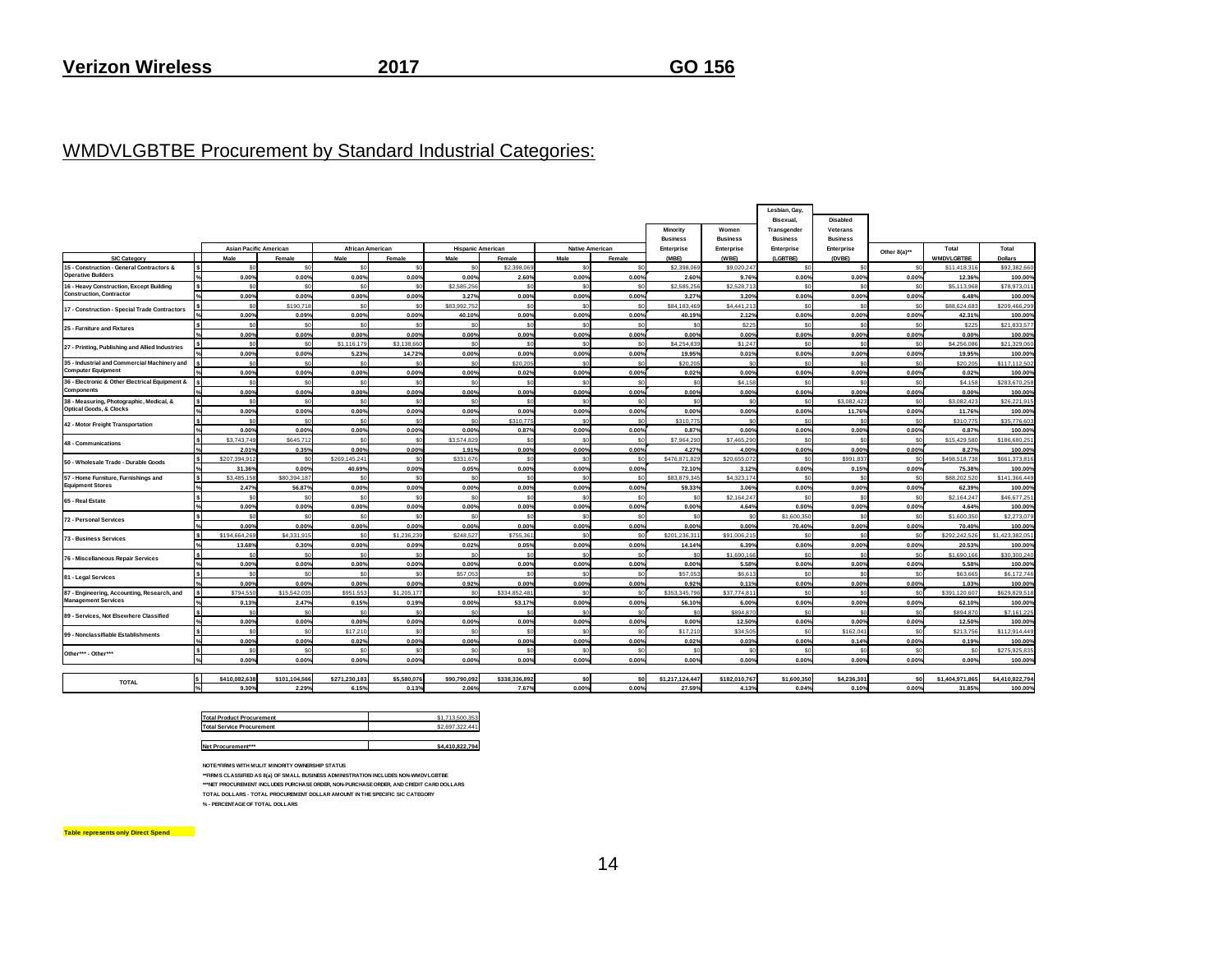Number of WMDVLGBTBE Suppliers and Revenue Reported to the Clearinghouse:

|                    |            |            |               |                                |                | Data on Number of Suppliers   |            |            |               |             |                |                    |  |
|--------------------|------------|------------|---------------|--------------------------------|----------------|-------------------------------|------------|------------|---------------|-------------|----------------|--------------------|--|
|                    |            |            |               | <b>Revenue Reported to CHS</b> |                | Utility-Specific 2017 Summary |            |            |               |             |                |                    |  |
| # WMDVLGBTBEs      | <b>MBE</b> | <b>WBE</b> | <b>LGBTBE</b> | <b>DVBE</b>                    | Other $8(a)^*$ | <b>Grand Total</b>            | <b>MBE</b> | <b>WBE</b> | <b>LGBTBE</b> | <b>DVBE</b> | Other $8(a)^*$ | <b>Grand Total</b> |  |
| Under \$1 million  |            |            |               |                                |                | 13                            | 21         | 15         |               |             |                | 38                 |  |
| Under \$5 million  |            |            |               |                                |                | 13                            |            |            |               |             |                | 25                 |  |
| Under \$10 million |            |            |               |                                |                | 10                            |            |            |               |             |                |                    |  |
| Above \$10 million | 27         | 15         |               |                                |                | 42                            |            |            |               |             |                |                    |  |
| <b>TOTAL</b>       | 44         | 32         |               |                                |                | 80                            | 44         | 32         |               |             |                | 80                 |  |

|                        | <b>Revenue and Payment Data</b> |  |              |  |                  |  |                                |  |                          |  |                     |            |                   |                               |                  |                |                    |
|------------------------|---------------------------------|--|--------------|--|------------------|--|--------------------------------|--|--------------------------|--|---------------------|------------|-------------------|-------------------------------|------------------|----------------|--------------------|
|                        |                                 |  |              |  |                  |  | <b>Revenue Reported to CHS</b> |  |                          |  |                     |            |                   | Utility-Specific 2017 Summary |                  |                |                    |
| <b>IWMDVLGBTBE \$M</b> | <b>MBE</b>                      |  | <b>WBE</b>   |  | <b>LGBTBE</b>    |  | <b>DVBE</b>                    |  | Other $8(a)^*$           |  | <b>Grand Total</b>  | <b>MBE</b> | <b>WBE</b>        | <b>LGBTBE</b>                 | <b>DVBE</b>      | Other $8(a)^*$ | <b>Grand Total</b> |
| Under \$1 million      | 1.9 <sub>1</sub>                |  | 3.1          |  |                  |  |                                |  |                          |  | 5.0 <sub>5</sub>    | 6.9        |                   |                               | 1.2 <sub>1</sub> |                | 11.0               |
| Under \$5 million      | 23.7                            |  | 8.7          |  |                  |  | 4.7                            |  | $\overline{\phantom{a}}$ |  | 37.1                | 32.1       |                   | $1.6$ I                       | 3.1              |                | 58.2               |
| Under \$10 million     | 24.2                            |  | 57.1         |  | $5.0$ S          |  |                                |  | $\overline{\phantom{a}}$ |  | $86.4$ $\sqrt{\ }}$ | 13.1       | $36.0$   \$       | $\overline{\phantom{0}}$      |                  |                | 49.1               |
| Above \$10 million     | 14,565.9                        |  | 6.827.4      |  |                  |  |                                |  |                          |  | $21,393.3$ \$       |            | $121.6$   \$      |                               |                  |                | 1,286.6            |
| <b>TOTAL</b>           | 14,615.7 \$                     |  | $6,896.3$ \$ |  | 5.0 <sup>8</sup> |  | 4.7                            |  |                          |  | 21,521.7            | 1.217.1    | $182.0$ $\mid$ \$ | $1.6$                         | 4.2              |                | 1,405.0            |

**NOTE: \* FIRMS CLASSIFIED AS 8(a) OF SMALL BUSINESS ADMINISTRATION INCLUDES NON-WMDVLGBTBE**

**CHS: SUPPLIER CLEARINGHOUSE**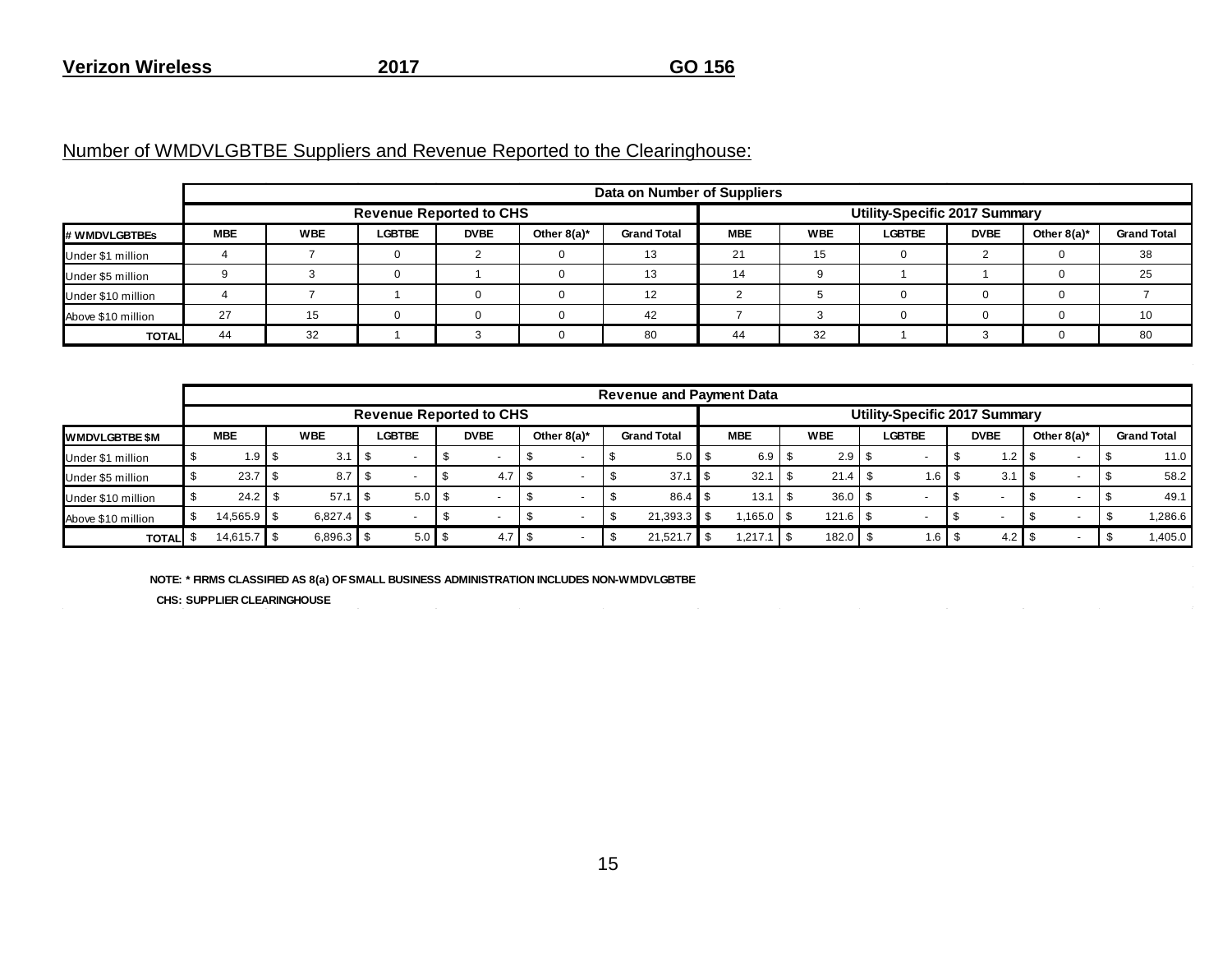Description of Number of WMDVLGBTBE Suppliers with California Majority Workforce: Verizon Wireless does not track this information.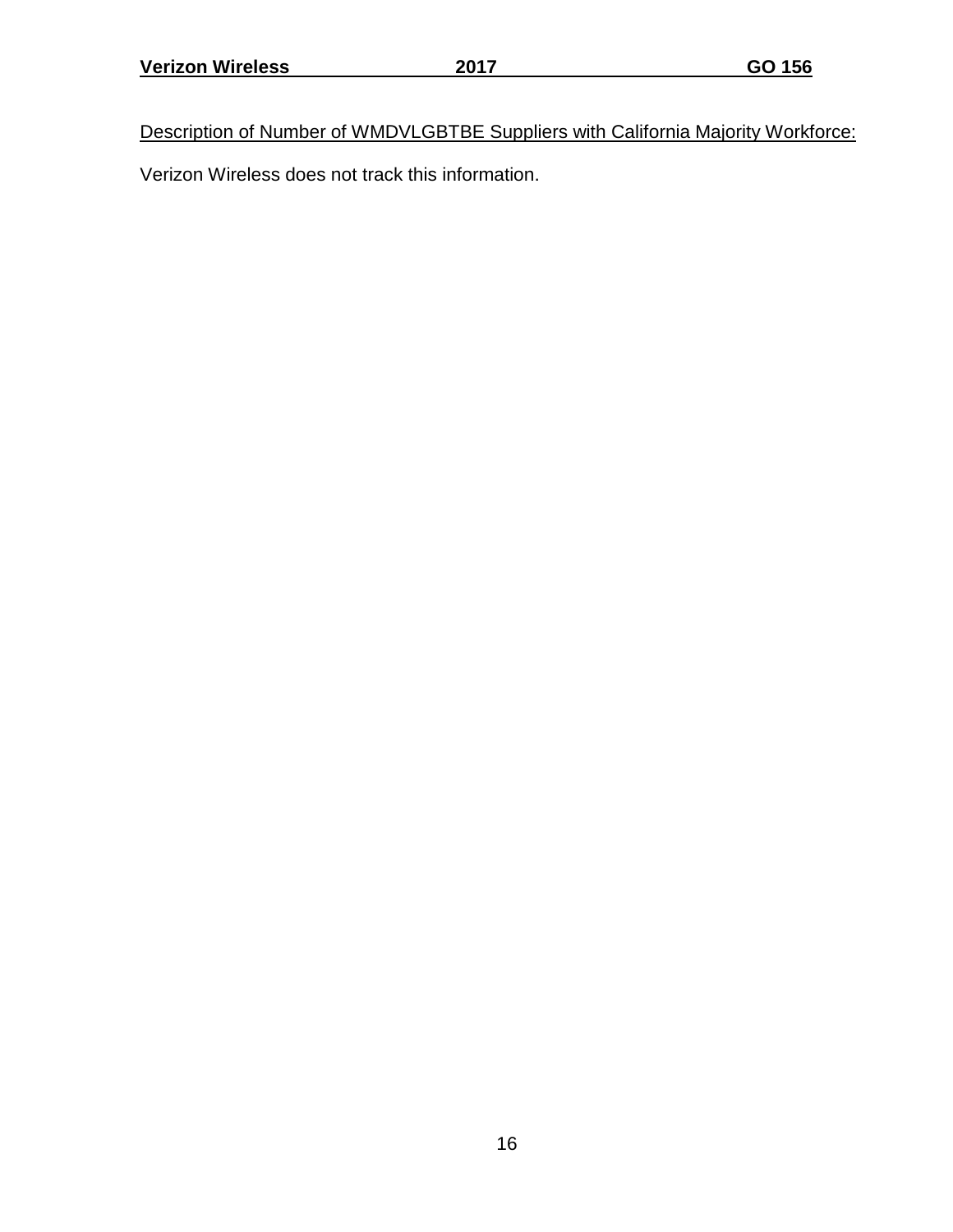#### **GO 156 §9.1.3: An itemization of WMDVLGBTBE program expenses.**

| <b>Expense Category</b>     | 2017 Actuals |
|-----------------------------|--------------|
| Wages*                      | \$70,750     |
| Other Employee Expense      | \$0          |
| <b>CPUC Clearinghouse</b>   | \$127,610    |
| Program Expense             | N/A          |
| <b>Technical Assistance</b> | N/A          |
| Total                       | \$198,360    |

The table above represents program expenses from Verizon's external affairs, regulatory, legal, supplier diversity organizations, as well as additional support.

\*Note: the wages entry reflects the supplier diversity department wages only. The Regulatory department wages are not reflected above.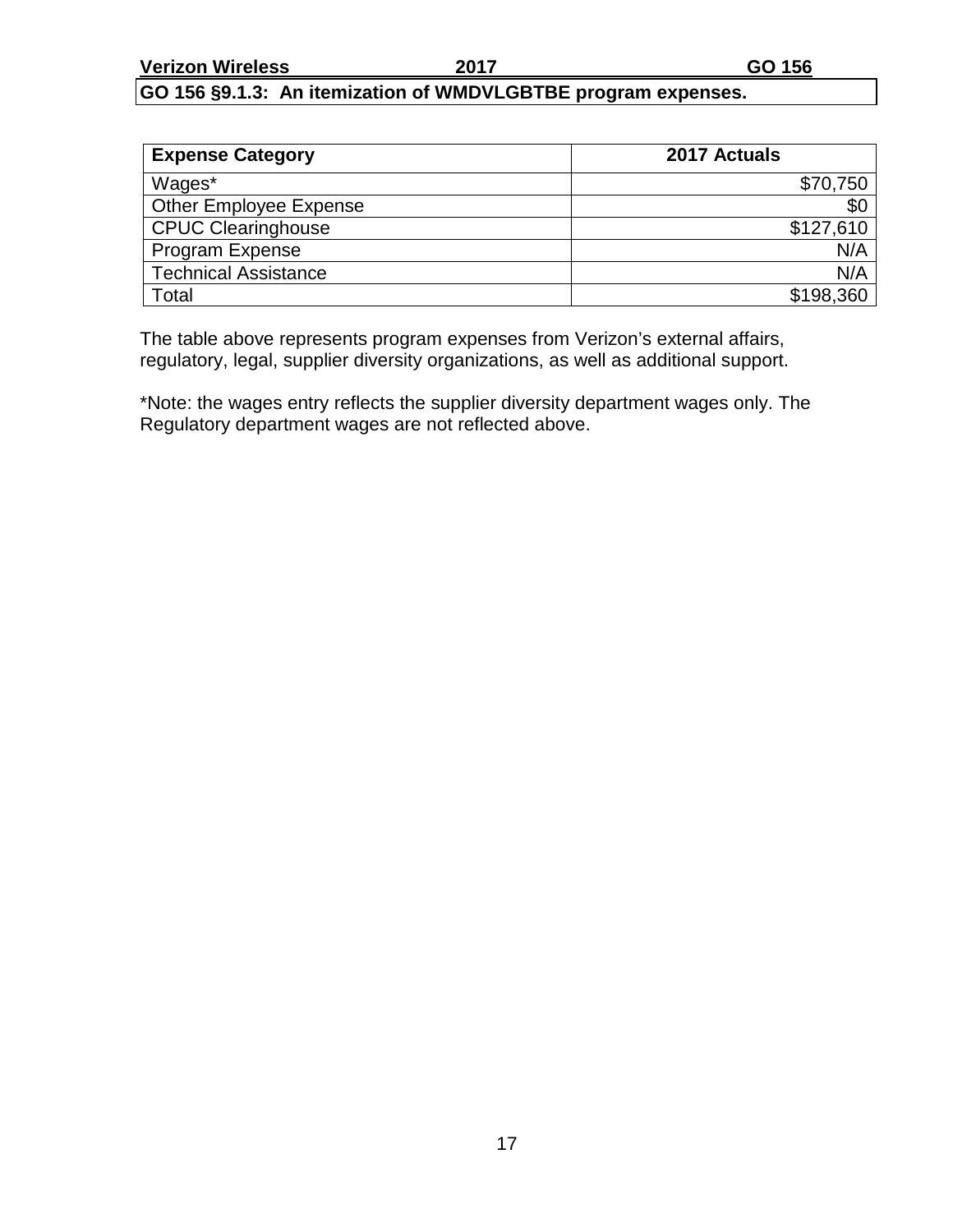**GO 156, § 9.1.4: A description of progress in meeting or exceeding set goals and an explanation of any circumstances that may have caused the utility to fall short of its goals**

In 2017, Verizon Wireless spent 34.65% of its procurement dollars with women, minority and disabled veteran owned business enterprises (WMDVBEs).

#### Women Business Enterprises (WBE)

WBE purchases accounted for \$222.8 million of total purchases in 2017. This resulted in a 5.05% WBE spend, surpassing the 2017 goal of 5.00%.

#### Minority Business Enterprises (MBE)

MBE purchases accounted for over \$1.3 billion of total purchases in 2017. This resulted in a 29.45% MBE spend, surpassing the 2017 goal of 15.00%.

#### Disabled Veteran Business Enterprises (DVBE)

DVBE purchases accounted for over \$5.1M of total purchases in 2017. This resulted in a 0.11% DVBE spend, falling short of the 2017 goal of 1.50%. Although we increased our overall spend with DVBE's year-over-year (2016 DVBE spend was \$1.0M), additional focus will be made on DVBE's subcontracting opportunities.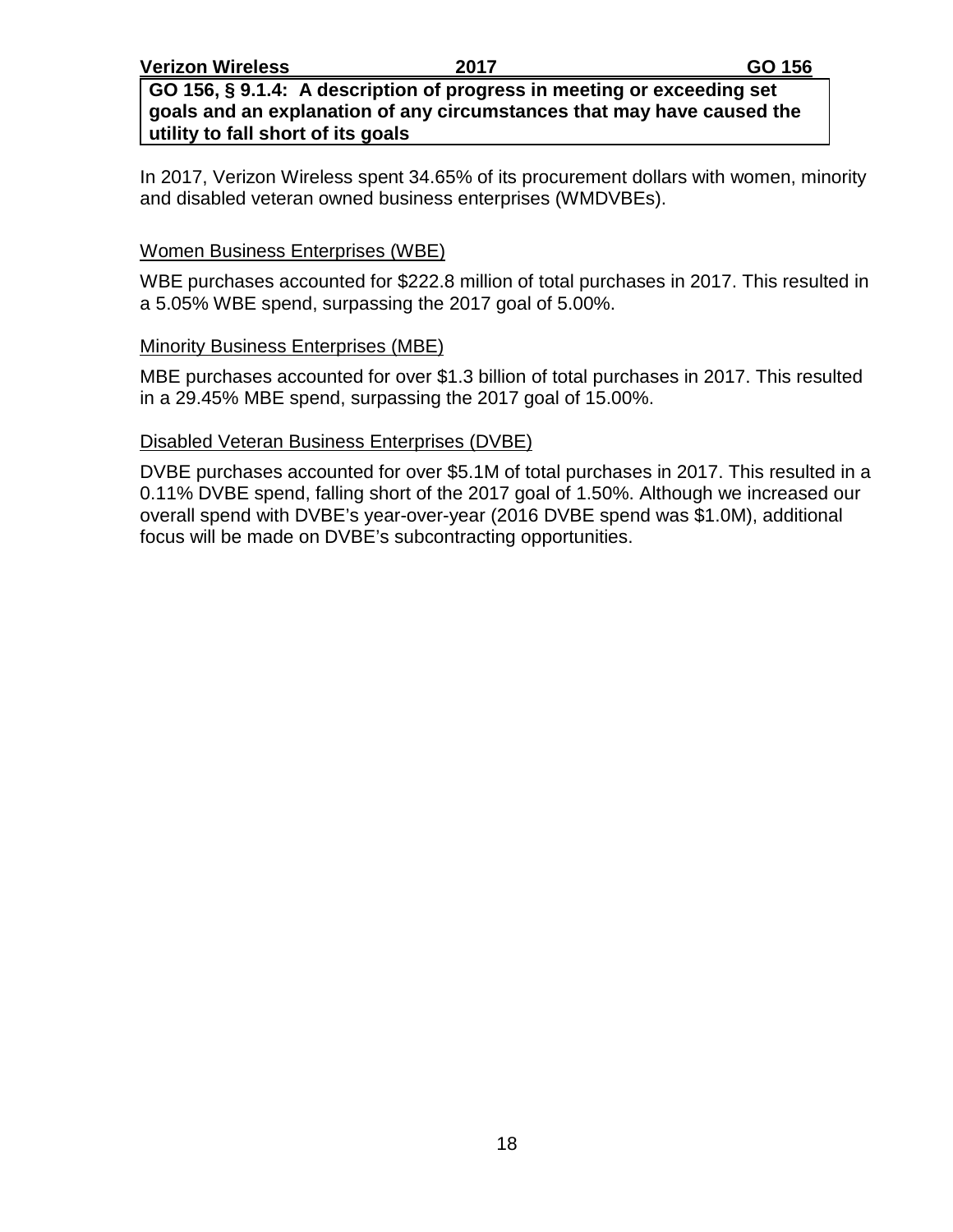$\sim$ 

## WMDVLGBTBE Results and Goals:

| Category                                               | 2017 Results | 2017 Goals |
|--------------------------------------------------------|--------------|------------|
| <b>Minority Men</b>                                    | 19.00%       | $0.00\%$   |
| <b>Minority Women</b>                                  | 10.45%       | $0.00\%$   |
| <b>Minority Business Enterprise</b><br>(MBE)           | 29.45%       | 15.00%     |
| <b>Women Business Enterprise</b><br>(WBE)              | 5.05%        | 5.00%      |
| Lesbian, Gay, Bisexual,<br><b>Transgender Business</b> |              |            |
| <b>Enterprise (LGBTBE)</b>                             | 0.04%        | 0.00%      |
| <b>Disabled Veteran Business</b><br>(DVBE)             | 0.11%        | 1.50%      |
| <b>TOTAL WMDVLGBTBE</b>                                | 34.65%       | 21.50%     |

**% - PERCENTAGE OF NET PROCUREMENT**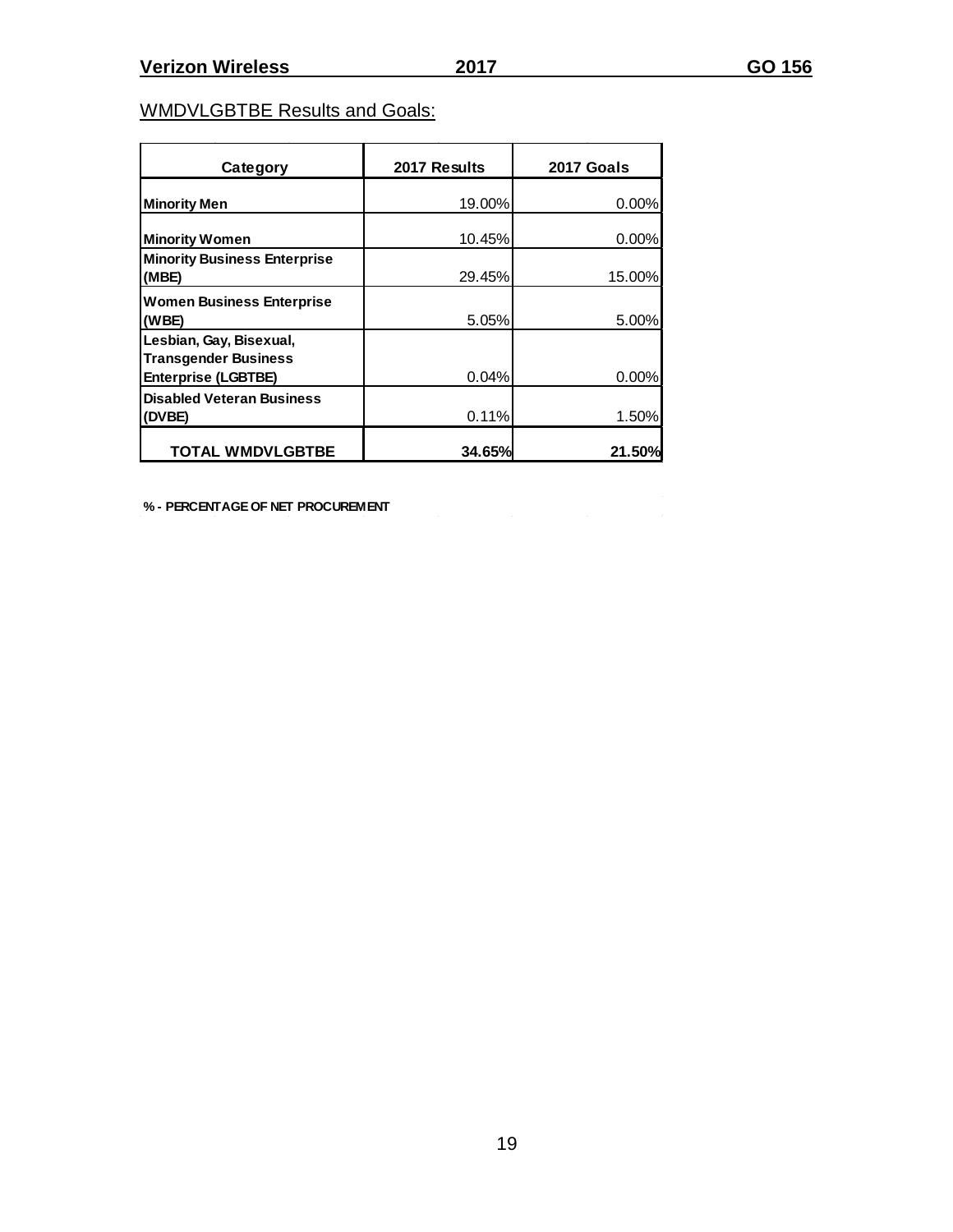#### **GO 156, § 9.1.5: A summary of prime contractor utilization of WMDVBE subcontractors.**

In 2017, Verizon Wireless continued with a multi-tier focus, identifying direct and subcontracting opportunities to increase spend across numerous categories. This focus included partnering with the business and our sourcing organization, as well as working with our prime suppliers, to ensure they engage diverse suppliers in their procurement processes.

Prime suppliers submitted second tier spend with WMDVBE suppliers in the following categories:

|                   | <b>Minority</b><br>Male | <b>Minority</b><br>Female | Minority<br><b>Business</b><br><b>Enterprise</b><br>(MBE) | Women<br><b>Business</b><br>Enterprise<br>(WBE) | Lesbian, Gay,<br>Bisexual,<br>Transgender<br><b>Business</b><br>Enterprise<br>(LGBTBE) | Disabled<br><b>Veterans</b><br><b>Business</b><br>Enterprise<br>(DVBE) | Other $8(a)^*$ | <b>TOTAL</b><br><b>WMDVLGBTBE</b> |  |
|-------------------|-------------------------|---------------------------|-----------------------------------------------------------|-------------------------------------------------|----------------------------------------------------------------------------------------|------------------------------------------------------------------------|----------------|-----------------------------------|--|
| Direct \$         | \$772,102,913           |                           | \$445,021,534 \$1,217,124,447                             | \$182,010,767                                   | \$1,600,350                                                                            | \$4,236,301                                                            |                | \$0 \$1,404,971,865               |  |
| Subcontracting \$ | \$66,081,910            | \$15,886,706              | \$81,968,615                                              | \$40,762,753                                    | \$0                                                                                    | \$822,325                                                              | \$0            | \$123,553,694                     |  |
| Total \$          | \$838,184,823           |                           | \$460,908,240 \$1,299,093,063                             | \$222,773,520                                   | \$1,600,350                                                                            | \$5,058,626                                                            |                | \$0 \$1,528,525,558               |  |

| Direct %         | '7.50% | 10.09%   | 27.59% | 4.13% | 0.04%    | 0.10%    | 0.00%    | 31.85% |
|------------------|--------|----------|--------|-------|----------|----------|----------|--------|
| Subcontracting % | .50%   | $0.36\%$ | .86%   | 0.92% | $0.00\%$ | $0.02\%$ | $0.00\%$ | 2.80%  |
| Total %          | 19.00% | 10.45%   | 29.45% | 5.05% | 0.04%    | 0.11%    | $0.00\%$ | 34.65% |

**NOTE: \*FIRMS CLASSIFIED AS 8(a) OF SMALL BUSINESS ADMINISTRATION INCLUDES NON-WMDVLGBTBE**

**\*\*NET PROCUREMENT INCLUDES PURCHASE ORDER, NON-PURCHASE ORDER, AND CREDIT CARD DOLLARS**

**% - PERCENTAGE OF NET PROCUREMENT**

**Direct - DIRECT PROCUREMENT**

**Sub - SUBCONTRACTOR PROCUREMENT**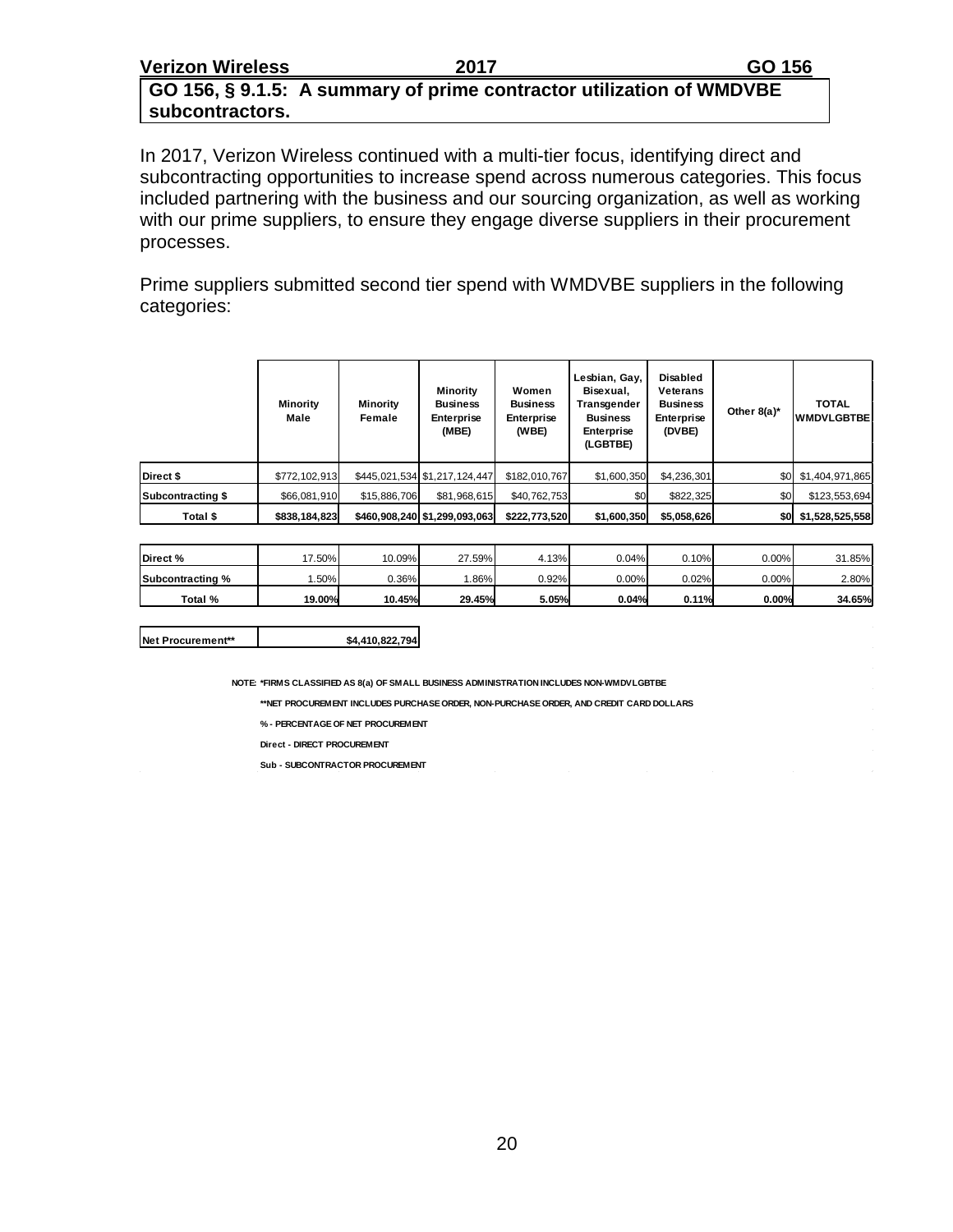**GO 156, § 9.1.6: A list of WMDVLGBTBE complaints received during the past year, accompanied by a brief description of the nature of each complaint and its resolution or current status.**

Verizon Wireless is proactive in resolving issues that arise as a result of direct or subcontracting relationships. There were no formal complaints in 2017 or informal complaints of which Verizon Wireless is aware.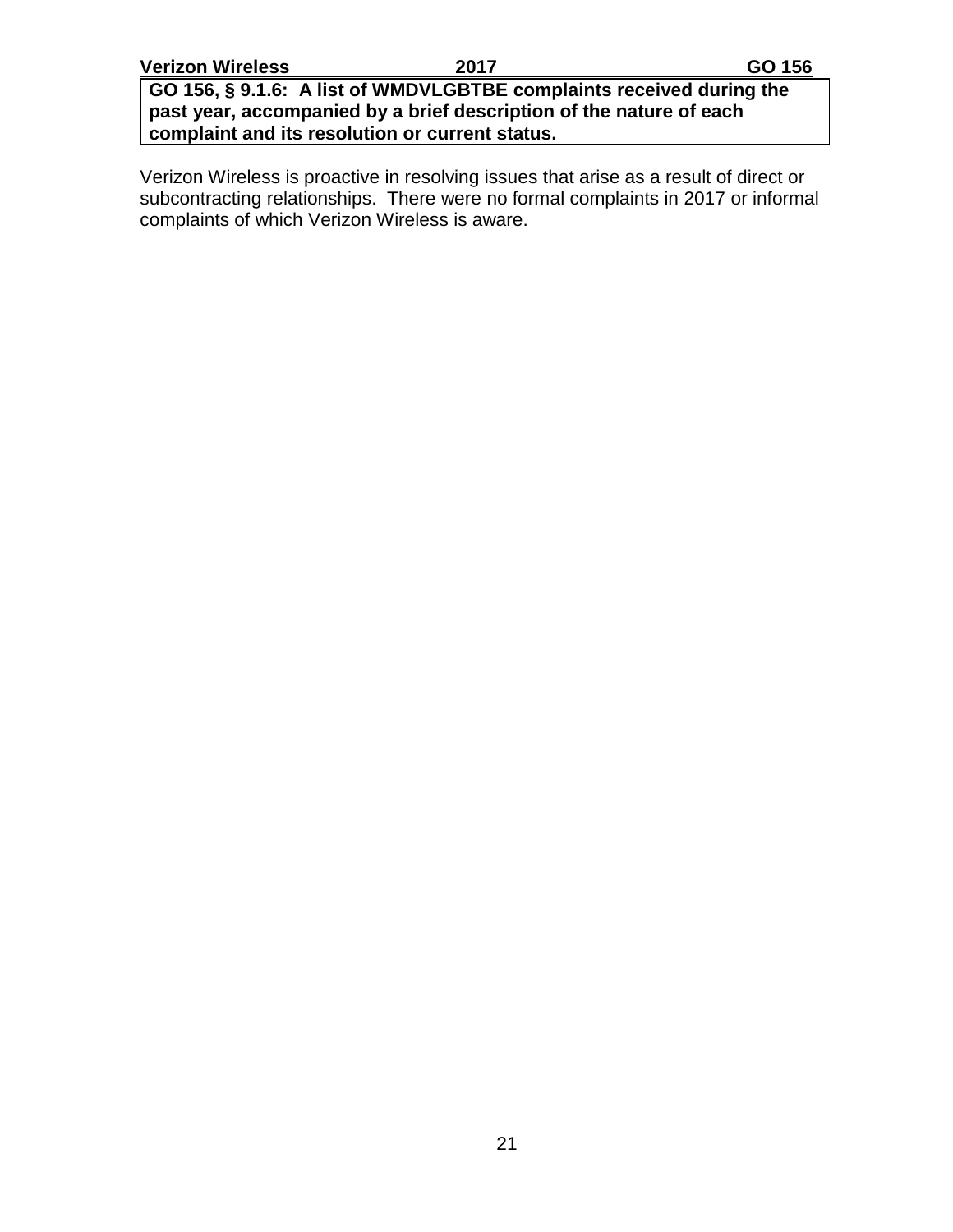**GO 156, § 9.1.7: Summary of purchases/contracts for products/services in excluded categories**

Verizon Wireless did not exclude any product/service category from its purchase base. Only exclusions specifically stated in General Order 156, Section 8 such as payments to other utilities, government fees and taxes and Verizon affiliates are excluded.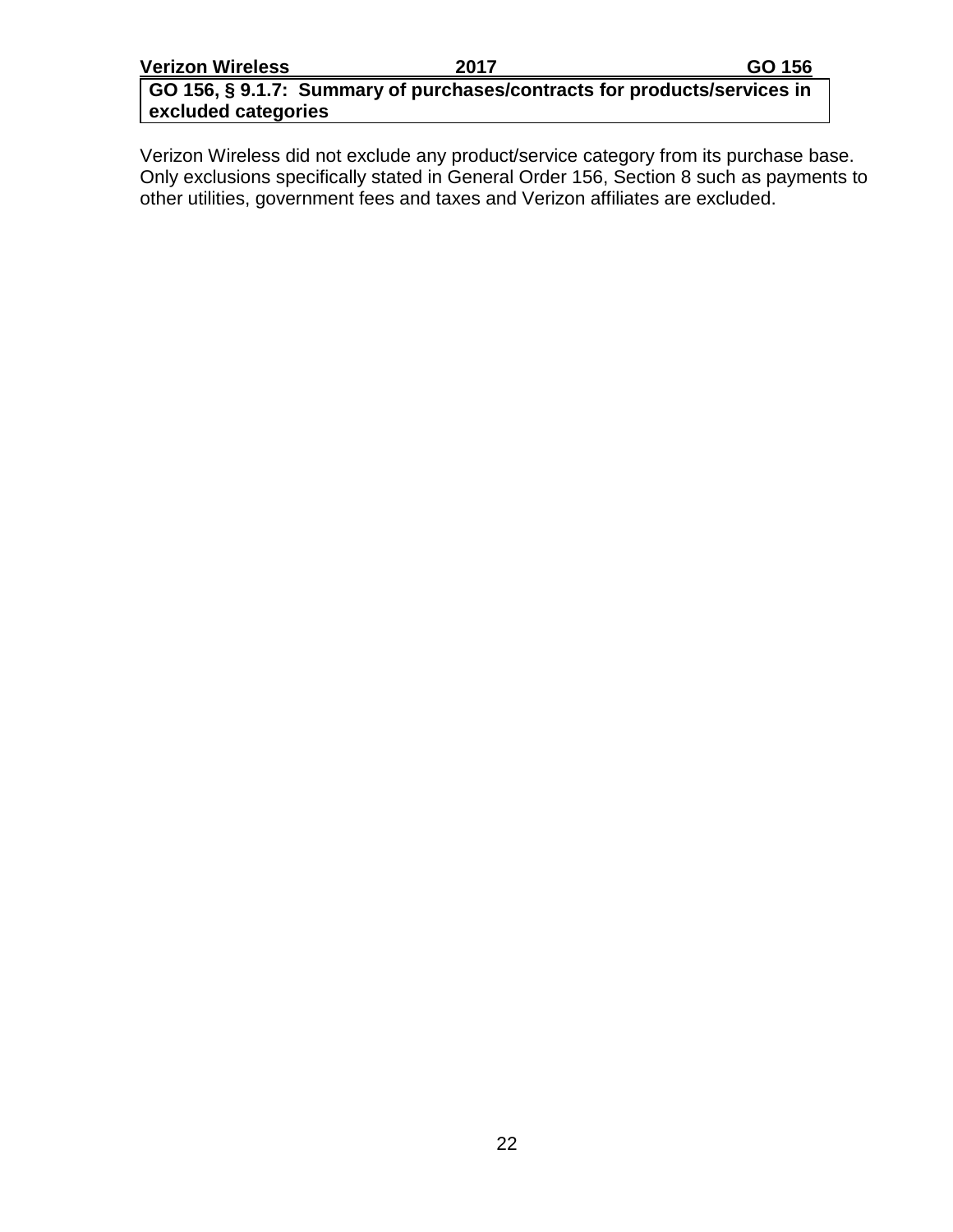**GO 156, § 9.1.8: A description of any efforts made to recruit WMDVLGBTBE suppliers of products or services in procurement categories where WMDVLGBTBE utilization has been low, such as legal and financial services, fuel procurement, and areas that are considered highly technical in nature.**

#### **LEGAL SERVICES**

Verizon continued its commitment to the Commission's efforts to increase supplier diversity within the legal profession. Verizon's legal diversity commitments and efforts include:

#### The Association of Corporate Counsel's Call to Action

Verizon continued its corporate-wide efforts in support of this commitment to diversity in the law profession undertaken several years ago. The specific initiatives discussed in Verizon's 2006 General Order 156 Supplier Diversity Report (2006 Report) are ongoing.

#### **Quarterly Diversity Reporting Requirements**

Outside counsel are required to provide a quarterly diversity report to the Verizon Legal department, which reaffirms Verizon's continued interest and focus on this topic.

#### Engage Excellence Program

Verizon, along with DuPont, General Mills, and Walmart, launched the Engage Excellence minority lawyer inclusion incentive program in 2014. The effort is designed to engage diverse lawyers on significant matters and promote diversity in majority law firms.

The companies pledge to hire diverse lawyers within law firms to be lead counsel on significant matters and require each firm to assign a diverse legal team to those matters. Diverse lawyers include Latino, Black, Asian, and LGBT attorneys with supervisory experience in a wide array of legal subject matters, including intellectual property, commercial and patent litigation, healthcare, corporate transactional and governance, employment and environmental law.

The effort is designed to help increase the percentage of ethnically diverse partners at majority law firms, which, according to National Association of Law Placement 2012-13 Law Firm Data, sits at only 6.7 percent. Furthermore, the percentage of minority women partners is only 2.2 percent. The participating corporations have set as a goal that at least 50 percent of the lead counsel awarded work as part of Engage Excellence will be women.

**Support for Returning Veterans.** America's returning veterans often have significant unmet legal needs, particularly when they have suffered physical or mental injuries as a result of their service. This initiative seeks to partner members of the Public Policy Law and Security (PPLS) Department with veterans needing pro bono representation in disability evaluations, disability benefits appeals, and involuntary separation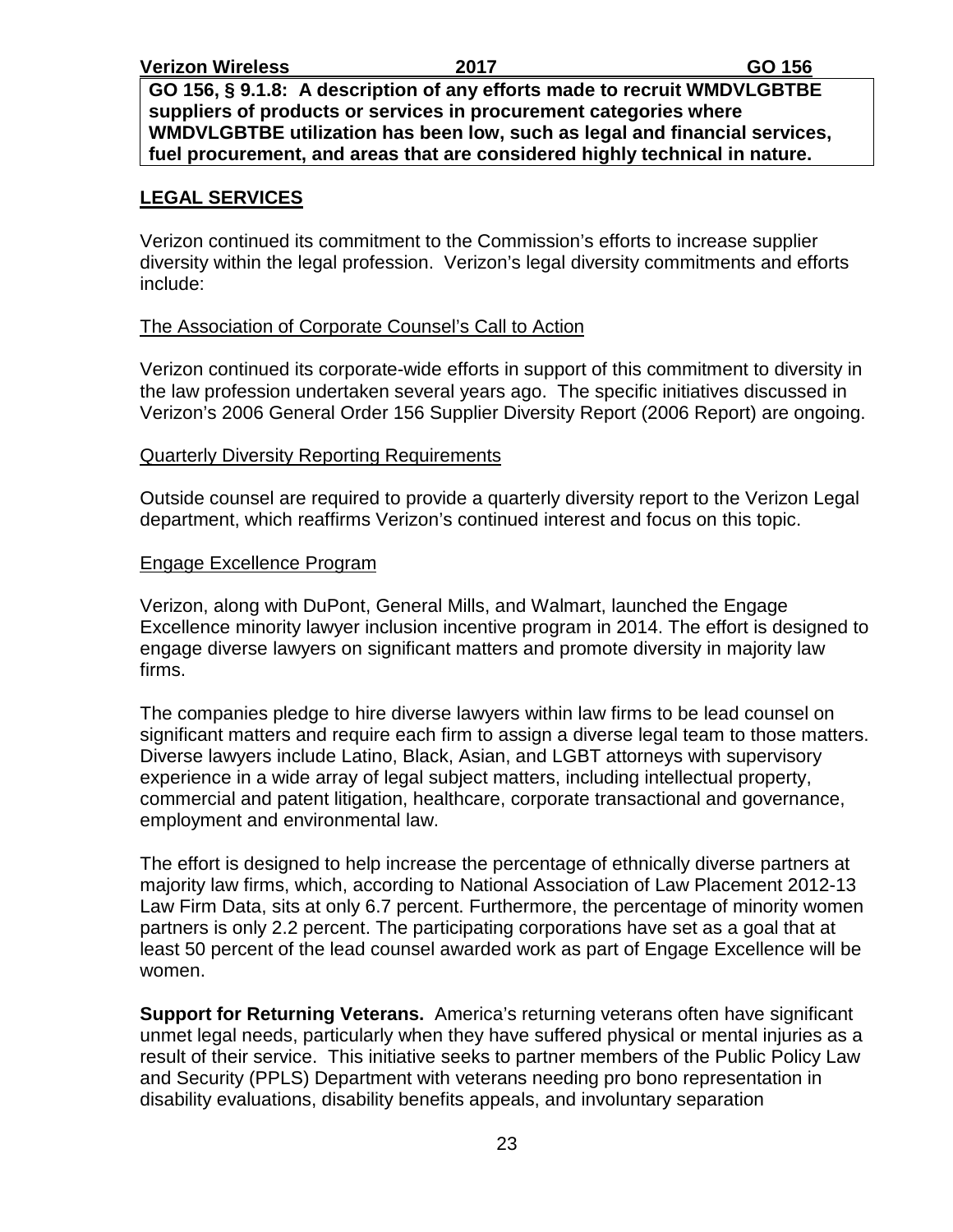proceedings. This initiative also seeks to connect members of the PPLS Department with disabled veteran entrepreneurs who need business law assistance.

**GO 156, §9.1.9: Utilities shall retain all documents and data they rely on in preparing their WMDVLGBTBE annual report for the longer of either three years or in conformance with the utilities' individual document retention policies, and shall provide these documents and data to the Commission upon request.**

Verizon Wireless will comply with the requirements specified in GO156.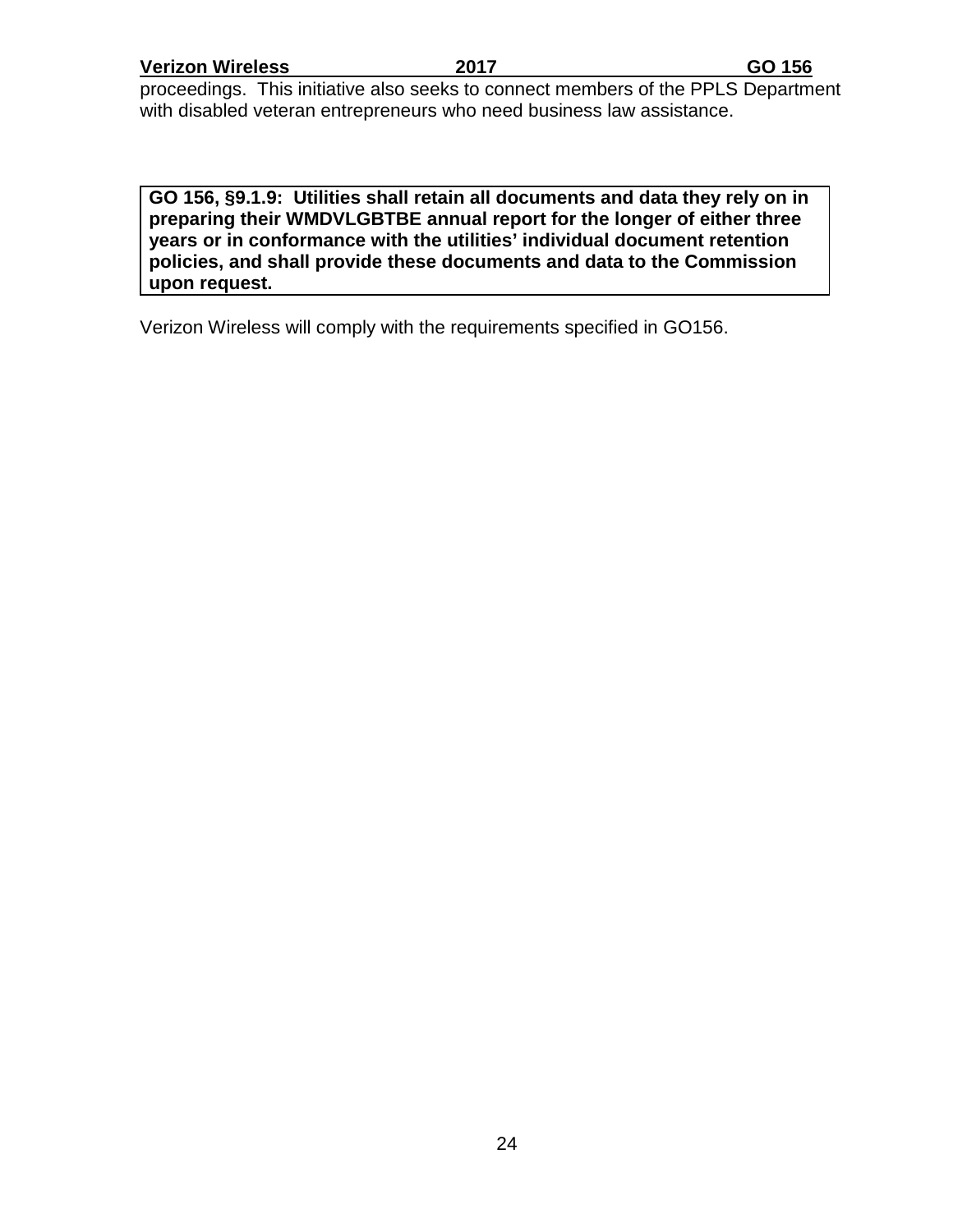**GO 156, §9.1.10a Each utility which elects to report fuel procurement separately must file with the Executive Director by March 1 of each year, beginning in 1991, a separate detailed and verifiable report on WMDVLGBTBE participation in fuel markets.**

This section does not apply to Verizon.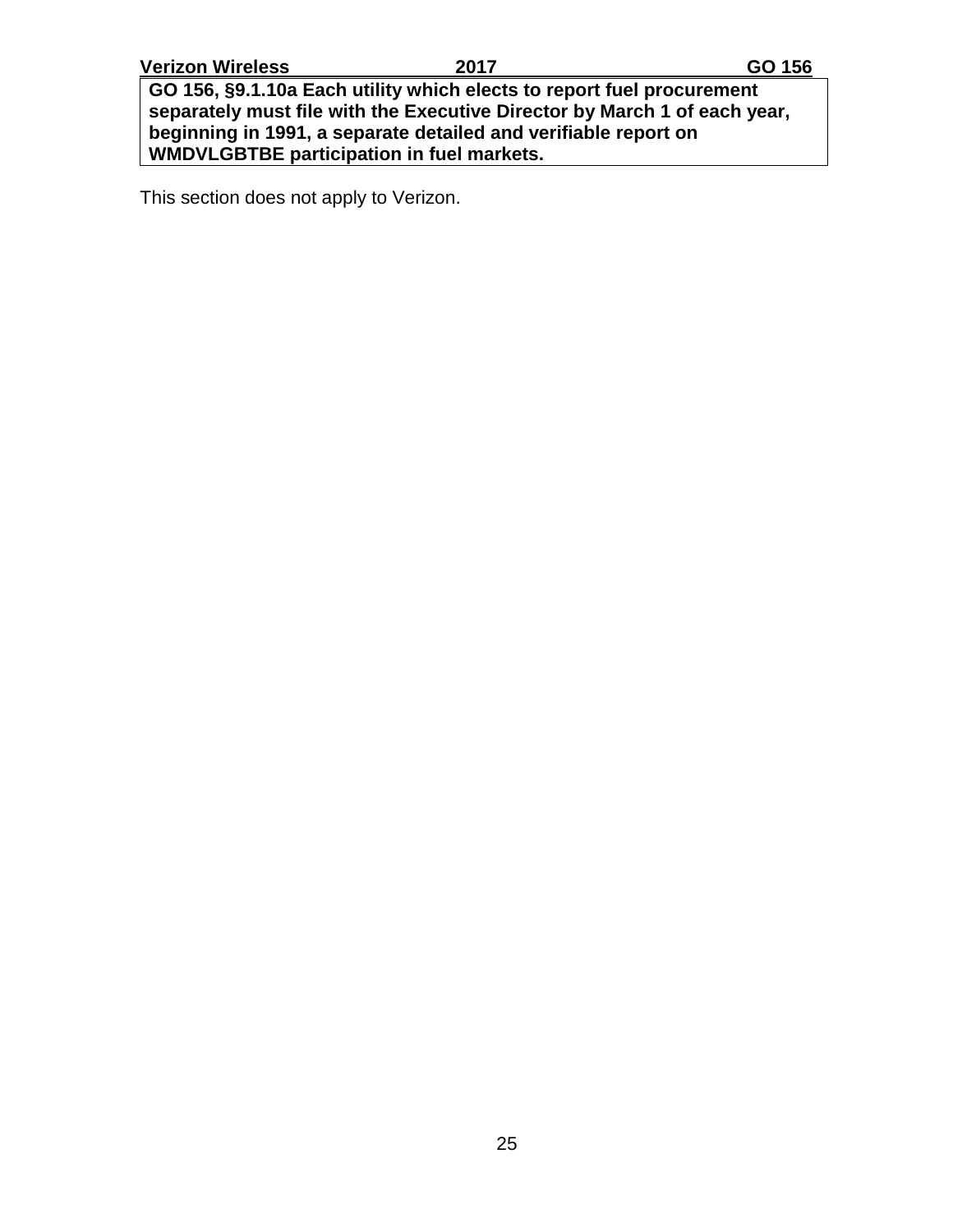**GO 156, §9.1.10b: Utilities shall summarize WMDVLGBTBE purchases and/or contracts in product and service categories that include renewable and nonrenewable energy, wireless communications, broadband, smart grid, and rail projects, in addition to their current reporting categories. Utilities have discretion to segregate overlapped dollars.**

The WBE, MBE, and DVBE summary of purchases in the product and service categories indicated above are depicted in Verizon Wireless's Exhibit A.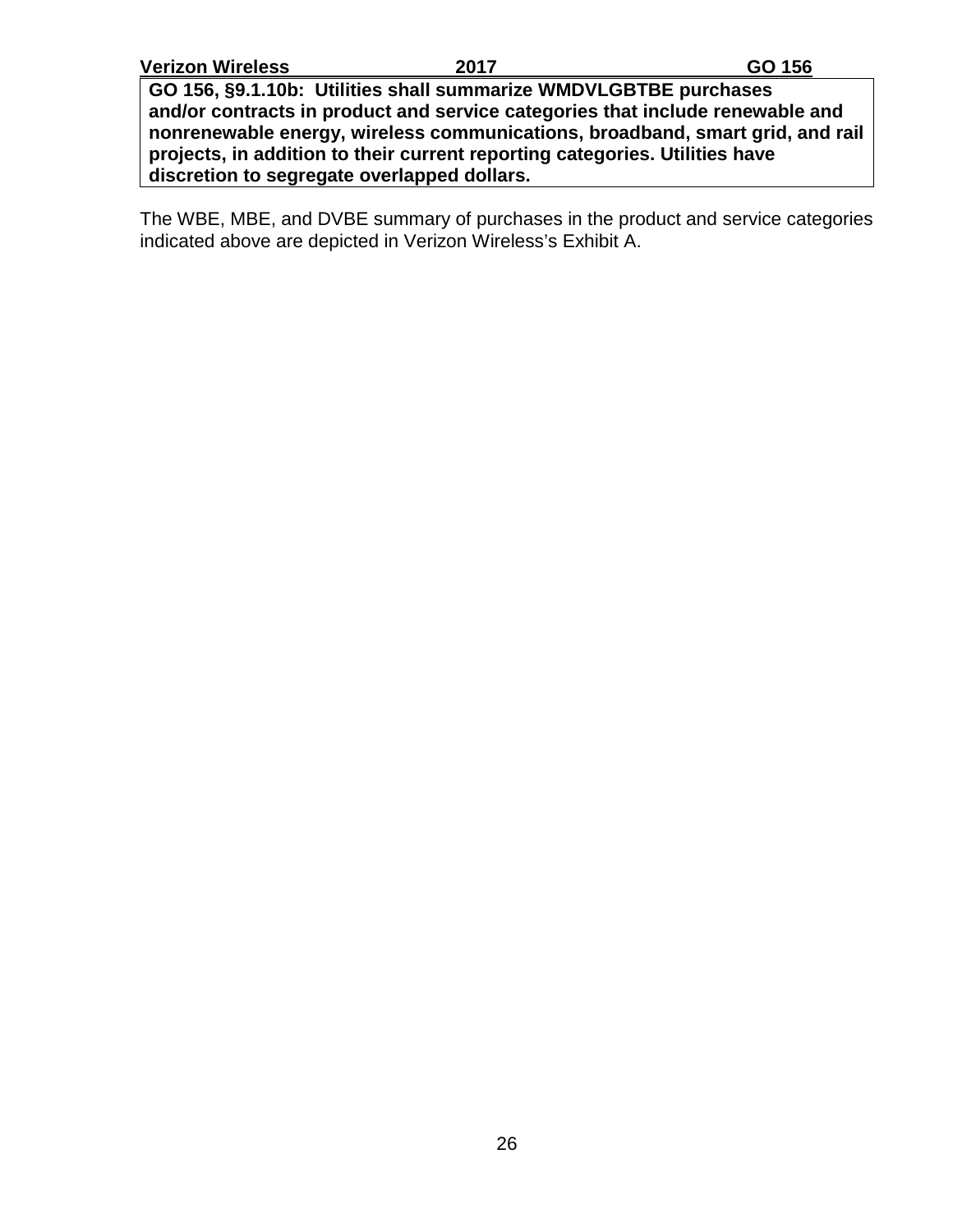Section 10 of GO 156 requires utilities to discuss their plans to increase spend in supplier diversity for the next reporting year. Verizon Wireless' plan is as follows:

**GO 156, §10.1.1: Short, mid and long terms goals by product and service category.**

Verizon Wireless has surpassed the overall goal of 21.5%. In 2017 we achieved an overall 34.65% which surpasses our 2021 long term GO 156 overall goal of 24.2%. In addition we achieved an MBE diverse spend of 29.5%, which surpasses our MBE goal of 19.1%. We are on track to surpass our 2021 long term goal for WBE of 5.2%, achieving 5.1% in 2017.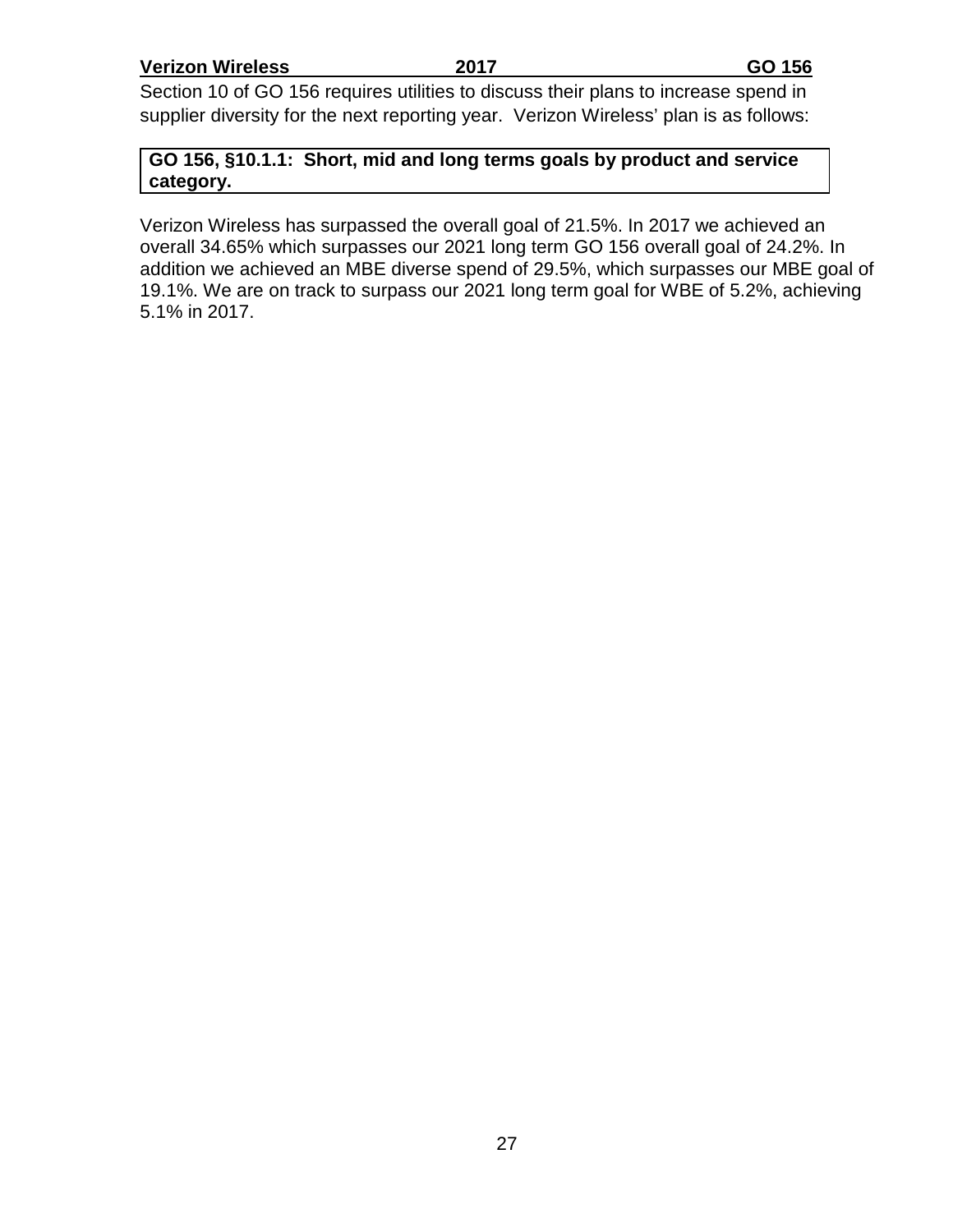|                                                                    |                                                                      |                                   | Short-Term [Year]                                                                         |                                                          |                                             | Mid-Term [Year]                      |                                   |                                                                                          |                                                          |                                             |                                      | Long-Term [Year]                  |                                                                                           |                                                          |                       |  |  |
|--------------------------------------------------------------------|----------------------------------------------------------------------|-----------------------------------|-------------------------------------------------------------------------------------------|----------------------------------------------------------|---------------------------------------------|--------------------------------------|-----------------------------------|------------------------------------------------------------------------------------------|----------------------------------------------------------|---------------------------------------------|--------------------------------------|-----------------------------------|-------------------------------------------------------------------------------------------|----------------------------------------------------------|-----------------------|--|--|
| <b>Products</b>                                                    | Minority<br><b>Business</b><br><b>Enterprise Enterprise</b><br>(MBE) | Women<br><b>Business</b><br>(WBE) | Lesbian,<br>Gay,<br>Bisexual,<br>Transgender<br><b>Business</b><br>Enterprise<br>(LGBTBE) | <b>Disabled</b><br>Veterans<br><b>Business</b><br>(DVBE) | Enterprise WMDVLGBTBE Enterprise Enterprise | Minority<br><b>Business</b><br>(MBE) | Women<br><b>Business</b><br>(WBE) | Lesbian.<br>Gay,<br>Bisexual,<br>ransgender<br><b>Business</b><br>Enterprise<br>(LGBTBE) | <b>Disabled</b><br>Veterans<br><b>Business</b><br>(DVBE) | Enterprise WMDVLGBTBE Enterprise Enterprise | Minority<br><b>Business</b><br>(MBE) | Women<br><b>Business</b><br>(WBE) | Lesbian.<br>Gay,<br>Bisexual,<br>Transgender<br><b>Business</b><br>Enterprise<br>(LGBTBE) | <b>Disabled</b><br>Veterans<br><b>Business</b><br>(DVBE) | Enterprise WMDVLGBTBE |  |  |
| <b>Construction - General Contractors &amp; Operative Builders</b> | 2.65%                                                                | 9.96%                             | 0.00%                                                                                     | 0.00%                                                    | 12.61%                                      | 2.70%                                | 10.16%                            | 0.00%                                                                                    | 0.00%                                                    | 12.86%                                      | 2.75%                                | 10.36%                            | 0.00%                                                                                     | 0.00%                                                    | 13.12%                |  |  |
| Heavy Construction, Except Building Construction, Contractor       | 3.34%                                                                | 3.27%                             | 0.00%                                                                                     | 0.00%                                                    | 6.61%                                       | 3.41%                                | 3.33%                             | 0.00%                                                                                    | 0.00%                                                    | 6.74%                                       | 3.47%                                | 3.40%                             | 0.00%                                                                                     | 0.00%                                                    | 6.87%                 |  |  |
| <b>Construction - Special Trade Contractors</b>                    | 40.99%                                                               | 2.16%                             | 0.00%                                                                                     | 0.00%                                                    | 43.16%                                      | 41.81%                               | 2.21%                             | 0.00%                                                                                    | 0.00%                                                    | 44.02%                                      | 42.65%                               | 2.25%                             | 0.00%                                                                                     | 0.00%                                                    | 44.90%                |  |  |
| <b>Furniture and Fixtures</b>                                      | 0.00%                                                                | 0.00%                             | 0.00%                                                                                     | 0.00%                                                    | 0.00%                                       | 0.00%                                | 0.00%                             | 0.00%                                                                                    | 0.00%                                                    | 0.00%                                       | 0.00%                                | 0.00%                             | 0.00%                                                                                     | 0.00%                                                    | 0.00%                 |  |  |
| Printing, Publishing and Allied Industries                         | 20.35%                                                               | 0.01%                             | 0.00%                                                                                     | 0.00%                                                    | 20.35%                                      | 20.75%                               | 0.01%                             | 0.00%                                                                                    | 0.00%                                                    | 20.76%                                      | 21.17%                               | 0.01%                             | 0.00%                                                                                     | 0.00%                                                    | 21.18%                |  |  |
| Industrial and Commercial Machinery and Computer Equipment         | 0.02%                                                                | 0.00%                             | 0.00%                                                                                     | 0.00%                                                    | 0.02%                                       | 0.02%                                | 0.00%                             | 0.00%                                                                                    | 0.00%                                                    | 0.02%                                       | 0.02%                                | 0.00%                             | 0.00%                                                                                     | 0.00%                                                    | 0.02%                 |  |  |
| Electronic & Other Electrical Equipment & Components               | 0.00%                                                                | 0.00%                             | 0.00%                                                                                     | 0.00%                                                    | 0.00%                                       | 0.00%                                | 0.00%                             | 0.00%                                                                                    | 0.00%                                                    | 0.00%                                       | 0.00%                                | 0.00%                             | 0.00%                                                                                     | 0.00%                                                    | 0.00%                 |  |  |
| Measuring, Photographic, Medical, & Optical Goods, & Clocks        | 0.00%                                                                | 0.00%                             | 0.00%                                                                                     | 11.99%                                                   | 11.99%                                      | 0.00%                                | 0.00%                             | 0.00%                                                                                    | 12.23%                                                   | 12.23%                                      | 0.00%                                | 0.00%                             | 0.00%                                                                                     | 12.47%                                                   | 12.47%                |  |  |
| <b>Motor Freight Transportation</b>                                | 0.89%                                                                | 0.00%                             | 0.00%                                                                                     | 0.00%                                                    | 0.89%                                       | 0.90%                                | 0.00%                             | 0.00%                                                                                    | 0.00%                                                    | 0.90%                                       | 0.92%                                | 0.00%                             | 0.00%                                                                                     | 0.00%                                                    | 0.92%                 |  |  |
| Communications                                                     | 4.35%                                                                | 4.08%                             | 0.00%                                                                                     | 0.00%                                                    | 8.43%                                       | 4.44%                                | 4.16%                             | 0.00%                                                                                    | 0.00%                                                    | 8.60%                                       | 4.53%                                | 4.24%                             | 0.00%                                                                                     | 0.00%                                                    | 8.77%                 |  |  |
| Wholesale Trade - Durable Goods                                    | 73.55%                                                               | 3.19%                             | 0.00%                                                                                     | 0.15%                                                    | 76.88%                                      | 75.02%                               | 3.25%                             | 0.00%                                                                                    | 0.16%                                                    | 78.42%                                      | 76.52%                               | 3.31%                             | 0.00%                                                                                     | 0.16%                                                    | 79.99%                |  |  |
| Home Furniture, Furnishings and Equipment Stores                   | 60.52%                                                               | 3.12%                             | 0.00%                                                                                     | 0.00%                                                    | 63.64%                                      | 61.73%                               | 3.18%                             | 0.00%                                                                                    | 0.00%                                                    | 64.91%                                      | 62.97%                               | 3.25%                             | 0.00%                                                                                     | 0.00%                                                    | 66.21%                |  |  |
| <b>Real Estate</b>                                                 | 0.00%                                                                | 4.73%                             | 0.00%                                                                                     | 0.00%                                                    | 4.73%                                       | 0.00%                                | 4.82%                             | 0.00%                                                                                    | 0.00%                                                    | 4.82%                                       | 0.00%                                | 4.92%                             | 0.00%                                                                                     | 0.00%                                                    | 4.92%                 |  |  |
| Nonclassifiable Establishments                                     |                                                                      | 0.03%                             | 0.00%                                                                                     | 0.15%                                                    | 0.19%                                       | 0.02%                                | 0.03%                             | 0.00%                                                                                    | 0.15%                                                    | 0.20%                                       | 0.02%                                | 0.03%                             | 0.00%                                                                                     | 0.15%                                                    | 0.20%                 |  |  |
| <b>Subtotal</b>                                                    | 15.32%                                                               | 1.17%                             | 0.00%                                                                                     | 0.10%                                                    | 16.59%                                      | 15.63%                               | 1.19%                             | 0.00%                                                                                    | 0.10%                                                    | 16.92%                                      | 15.94%                               | 1.22%                             | 0.00%                                                                                     | 0.10%                                                    | 17.26%                |  |  |
|                                                                    |                                                                      |                                   |                                                                                           |                                                          |                                             |                                      |                                   |                                                                                          |                                                          |                                             |                                      |                                   |                                                                                           |                                                          |                       |  |  |

| <b>Services</b>                                            |        | Women<br><b>Business</b> Business<br><b>Enterprise Enterprise</b><br>(WBE) | Lesbian,<br>Gav.<br>Bisexual,<br>Transgender<br><b>Business</b><br>Enterprise<br>(LGBTBE) | Disabled<br>Veterans<br><b>Business</b><br>(DVBE) | Enterprise WMDVLGBTBE Enterprise Enterprise | Minoritv<br>(MBE) | Women<br><b>Business</b> Business<br>(WBE) | Lesbian,<br>Gay,<br>Bisexual,<br>Transgender<br><b>Business</b><br>Enterprise<br>(LGBTBE) | <b>Disabled</b><br>Veterans<br><b>Business</b><br>(DVBE) | Enterprise WMDVLGBTBE Enterprise Enterprise | Minority<br>(MBE) | Women<br><b>Business   Business  </b><br>(WBE) | Lesbian,<br>Gay,<br>Bisexual,<br><b>Business</b><br>Enterprise<br>(LGBTBE) | Disabled<br>Veterans<br><b>Business</b><br>(DVBE) | Transgender Enterprise WMDVLGBTBE |  |
|------------------------------------------------------------|--------|----------------------------------------------------------------------------|-------------------------------------------------------------------------------------------|---------------------------------------------------|---------------------------------------------|-------------------|--------------------------------------------|-------------------------------------------------------------------------------------------|----------------------------------------------------------|---------------------------------------------|-------------------|------------------------------------------------|----------------------------------------------------------------------------|---------------------------------------------------|-----------------------------------|--|
| <b>Personal Services</b>                                   | 0.00%  | 0.00%                                                                      | 71.81%                                                                                    | 0.00%                                             | 71.81%                                      | 0.00%             | 0.00%                                      | 73.25%                                                                                    | 0.00%                                                    | 73.25%                                      | 0.00%             | 0.00%                                          | 74.71%                                                                     | 0.00%                                             | 74.71%                            |  |
| <b>Business Services</b>                                   | 14.42% | 6.52%                                                                      | 0.00%                                                                                     | 0.00%                                             | 20.94%                                      | 14.71%            | 6.65%                                      | 0.00%                                                                                     | 0.00%                                                    | 21.36%                                      | 15.00%            | 6.79%                                          | 0.00%                                                                      | 0.00%                                             | 21.79%                            |  |
| <b>Miscellaneous Repair Services</b>                       | 0.00%  | 5.69%                                                                      | 0.00%                                                                                     | 0.00%                                             | 5.69%                                       | 0.00%             | 5.80%                                      | 0.00%                                                                                     | 0.00%                                                    | 5.80%                                       | 0.00%             | 5.92%                                          | 0.00%                                                                      | 0.00%                                             | 5.92%                             |  |
| <b>Legal Services</b>                                      | 0.94%  | 0.11%                                                                      | 0.00%                                                                                     | 0.00%                                             | 1.05%                                       | 0.96%             | 0.11%                                      | 0.00%                                                                                     | 0.00%                                                    | 1.07%                                       | 0.98%             | 0.11%                                          | 0.00%                                                                      | 0.00%                                             | 1.09%                             |  |
| Engineering, Accounting, Research, and Management Services | 57.22% | 6.12%                                                                      | 0.00%                                                                                     | 0.00%                                             | 63.34%                                      | 58.37%            | 6.24%                                      | 0.00%                                                                                     | 0.00%                                                    | 64.61%                                      | 59.54%            | 6.36%                                          | 0.00%                                                                      | 0.00%                                             | 65.90%                            |  |
| Services, Not Elsewhere Classified                         | 0.00%  | 12.75%                                                                     | 0.00%                                                                                     | 0.00%                                             | 12.75%                                      | 0.00%             | 13.00%                                     | 0.00%                                                                                     | 0.00%                                                    | 13.00%                                      | 0.00%             | 13.26%                                         | 0.00%                                                                      | 0.00%                                             | 13.26%                            |  |
| Subtotal                                                   | 12.83% | 3.04%                                                                      | 0.04%                                                                                     | 0.00%                                             | 15.90%                                      | 13.08%            | 3.10%                                      | 0.04%                                                                                     | 0.00%                                                    | 16.22%                                      | 13.34%            | 3.16%                                          | 0.04%                                                                      | 0.00%                                             | 16.54%                            |  |
|                                                            |        |                                                                            |                                                                                           |                                                   |                                             |                   |                                            |                                                                                           |                                                          |                                             |                   |                                                |                                                                            |                                                   |                                   |  |
| <b>TOTAL</b>                                               | 28.15% | 4.21%                                                                      | 0.04%                                                                                     | 0.10%                                             | 32.49%                                      | 28.71%            | 4.29%                                      | 0.04%                                                                                     | 0.10%                                                    | 33.14%                                      | 29.28%            | 4.38%                                          | 0.04%                                                                      | 0.10%                                             | 33.80%                            |  |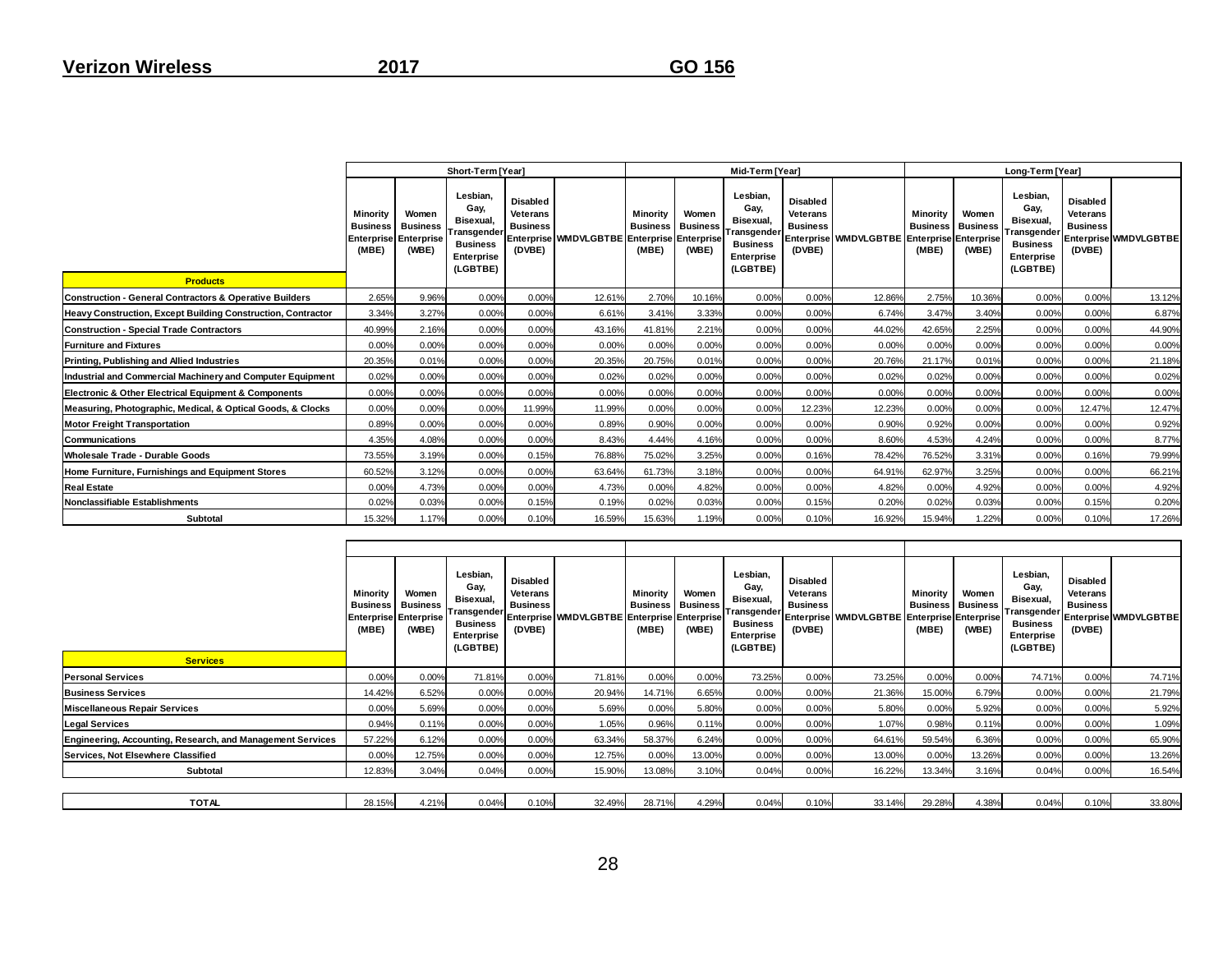**GO 156, §10.1.2: A description of WMDVLGBTBE program activities planned for the next calendar year (internal program activities).**

#### **PLANNED WMDVLGBTBE PROGRAM ACTIVITIES FOR 2018**

Verizon will continue to make concerted efforts to strengthen its supplier diversity results:

#### Internal Program Activities

Verizon understands a successful supplier diversity program requires objective goal setting and business alignment. We also make a point to develop strong relationships with diverse suppliers and provide mentoring and industry-level coaching so that each and every supplier has the tools needed to compete in the global marketplace. We will continue to do the following:

#### In reach and Awareness

- Drive the inclusion of qualified diverse suppliers as subcontractors/ $2<sup>nd</sup>$  tier suppliers in Verizon procurement opportunities.
- Analyze and increase utilization in low and non-traditional services such as legal, financial and investment management areas.
- Continue to strategically partner and collaborate with sourcing, business stakeholders and suppliers to develop and implement strategies to increase diverse spend.
- Assess direct and indirect procurement opportunities by identifying key RFPs with an impact on Verizon Wireless.
- Collaborate with sourcing teams to build benches of diverse suppliers to ensure readiness for procurement opportunities such as RFPs.
- Partner with Sourcing and strategic prime suppliers to ensure multi-tier diversity inclusion.
- The supplier diversity team will launch an ERG Supplier Diversity Training program. The purpose of the program is to ensure that ERG leaders are trained to be ambassadors for supplier diversity, both internally and externally.
- Leverage business stakeholders that may impact the use of diverse suppliers in California.
- The supplier diversity team will continue to provide training across the enterprise. These trainings provide information on why supplier diversity is important to Verizon, the certification process, and tier 2 reporting.
- Educate, increase awareness and work closely with prime suppliers to ensure they meet their spend requirements.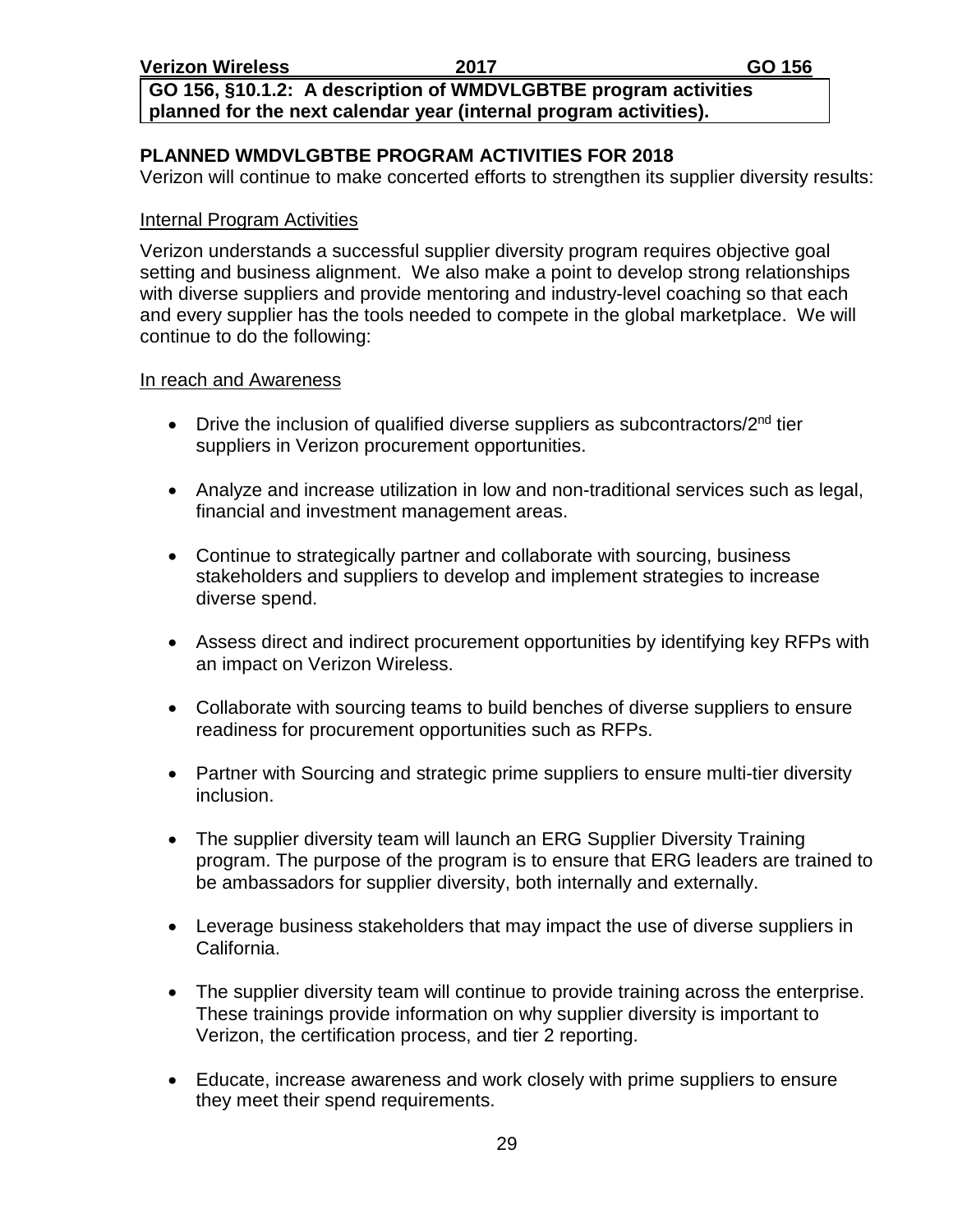| <b>Verizon Wireless</b> | 2017 | GO 156 |
|-------------------------|------|--------|
|                         |      |        |

- Consistently monitor, review and analyze reports to track progress to ensure diversity initiatives are being executed.
- Collaborate with diverse advocacy organizations and prime suppliers in support of doing business with WMDVLGBTBE suppliers.
- Support and mentor suppliers by building on their successes, providing favorable feedback, and suggest partnerships with organizations that are working to improve their opportunities.
- The Supplier Diversity team will begin the second class for the EDGE (educate, develop, grow and enrich) program. Our program is designed to provide diverse business owners with an opportunity to learn from our senior leaders in the areas of business operations improvement, leadership capabilities and Verizon's business model. Mentees are comprised of CEOs and/or presidents and are existing suppliers to Verizon.
- Encourage prime suppliers to diversify their own base of suppliers and subcontractors, and develop relationships that would be mutually beneficial.
- Collaborate with public policy team and business champions to determine market area growth opportunities and implement gap closure plans where needed.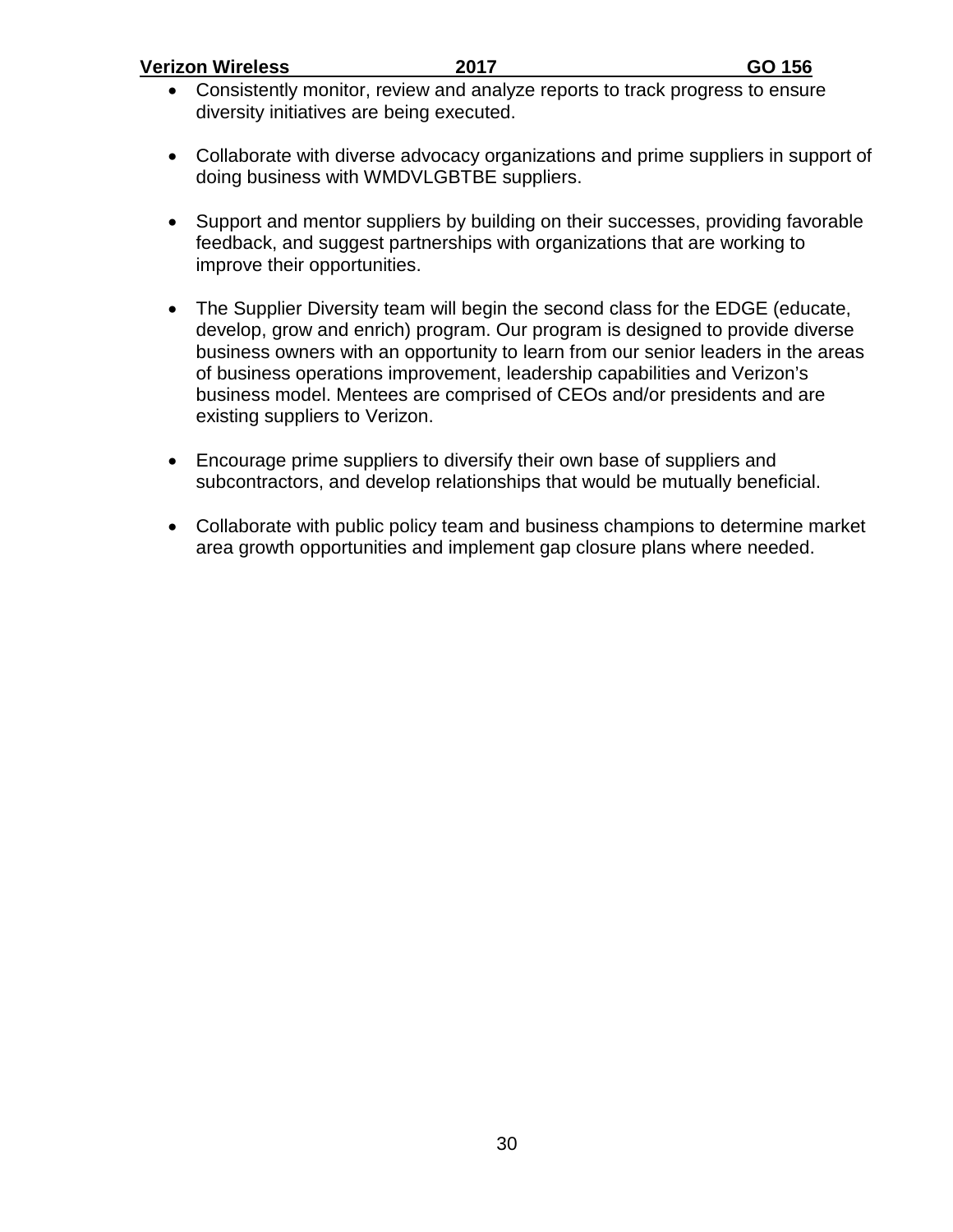**GO 156, §10.1.2: A description of WMDVLGBTBE program activities planned for the next calendar year (external program activities).**

#### External Program Activities

Verizon is committed to promoting and including diverse businesses into our supply chain. We believe including diverse businesses in our sourcing process provides us with the greatest opportunity to offer innovative, high quality, and cost-effective business solutions for our customers. Verizon will continue to participate with community partnerships that advocate and promote supplier diversity to increase the utilization of diverse suppliers.

#### Outreach and Advocacy

- Provide guidance and training to prime suppliers on tier two spend reporting.
- Support and partnership with various Chambers of Commerce and business associations to conduct one-on-one meetings between WMDVLGBTBEs and Verizon Category Managers to discuss both current opportunities in California and general Verizon requirements for the applicable product or service.
- Facilitate Verizon Premier Supplier Academy sessions to educate, engage, and promote awareness of Verizon's requirements and opportunities with diverse suppliers in network technology.
- Develop existing WMDVLGBTBEs for  $2<sup>nd</sup>$  tier strategic opportunities.
- Encourage diverse suppliers to achieve and maintain certifications, and to enter and update their profiles in our website registration database.
- Participate in local, regional and national supplier diversity events which include: conferences, forums, symposiums, trade fairs, workshops and panel discussions.
- Leverage active partnerships with the CPUC, Joint Utilities, the Elite Service Disabled Veteran Owned Business Network (SDVOB), and various chamber organizations to build awareness of Verizon's procurement requirements.
- Monitor results and work closely with prime suppliers to ensure that they meet their 2nd tier spend requirements; review and expand areas of opportunity for diverse spend.
- Continue our investment in and partnering with California minority business associations to provide their members with technical assistance programs.
- Partner with the NGLCC: National LGBT Chamber of Commerce, to increase bench qualified of LGBT owned suppliers.
- Identify existing diverse suppliers that have not obtained third party certification and encourage certification.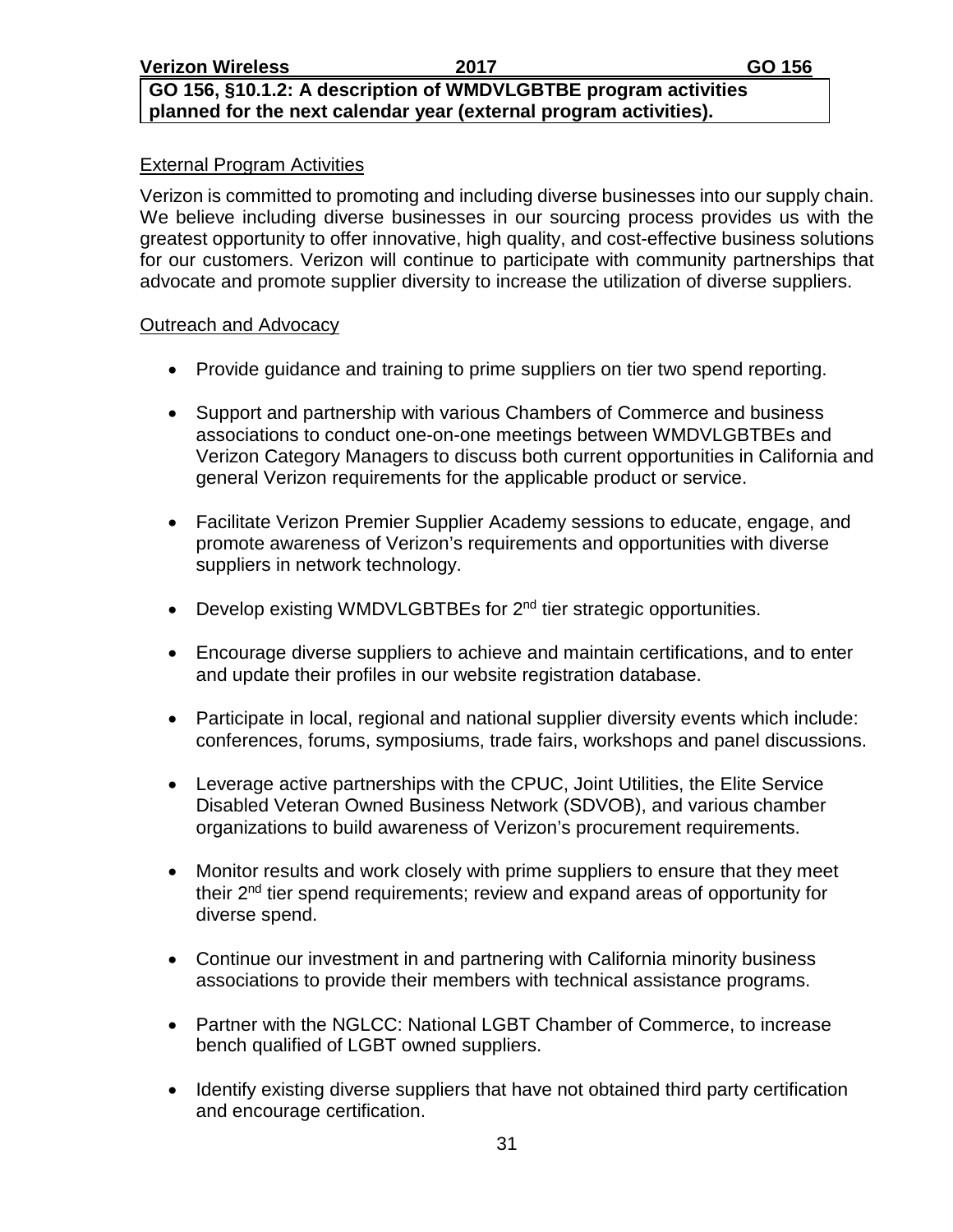**GO 156, §10.1.3: Plans for recruiting WMDVLGBTBE suppliers of products or services where WMDVLGBTBE utilization has been low, such as legal and financial services, fuel procurement, and areas that are considered highly technical in nature.**

- The company will continue with our community partnerships dedicated to helping diverse suppliers make valuable business connections.
- Continue participation in relevant forums throughout the state in order to identify diverse suppliers in these areas.
- We will continue to work with prime suppliers in such areas as technology, legal and financial services to encourage the use of WMDVLGBTBEs.
- Continue to develop and leverage best practices within the industry for enhancing sustainable supplier diversity growth.
- Verizon will utilize the numerous diverse databases for identifying and vetting diverse suppliers for procurement opportunities, as well as opportunities to add them to category "benches".
- We will continue to focus on recruiting, identifying and positioning DVBE and LGBT suppliers for key RFP opportunities.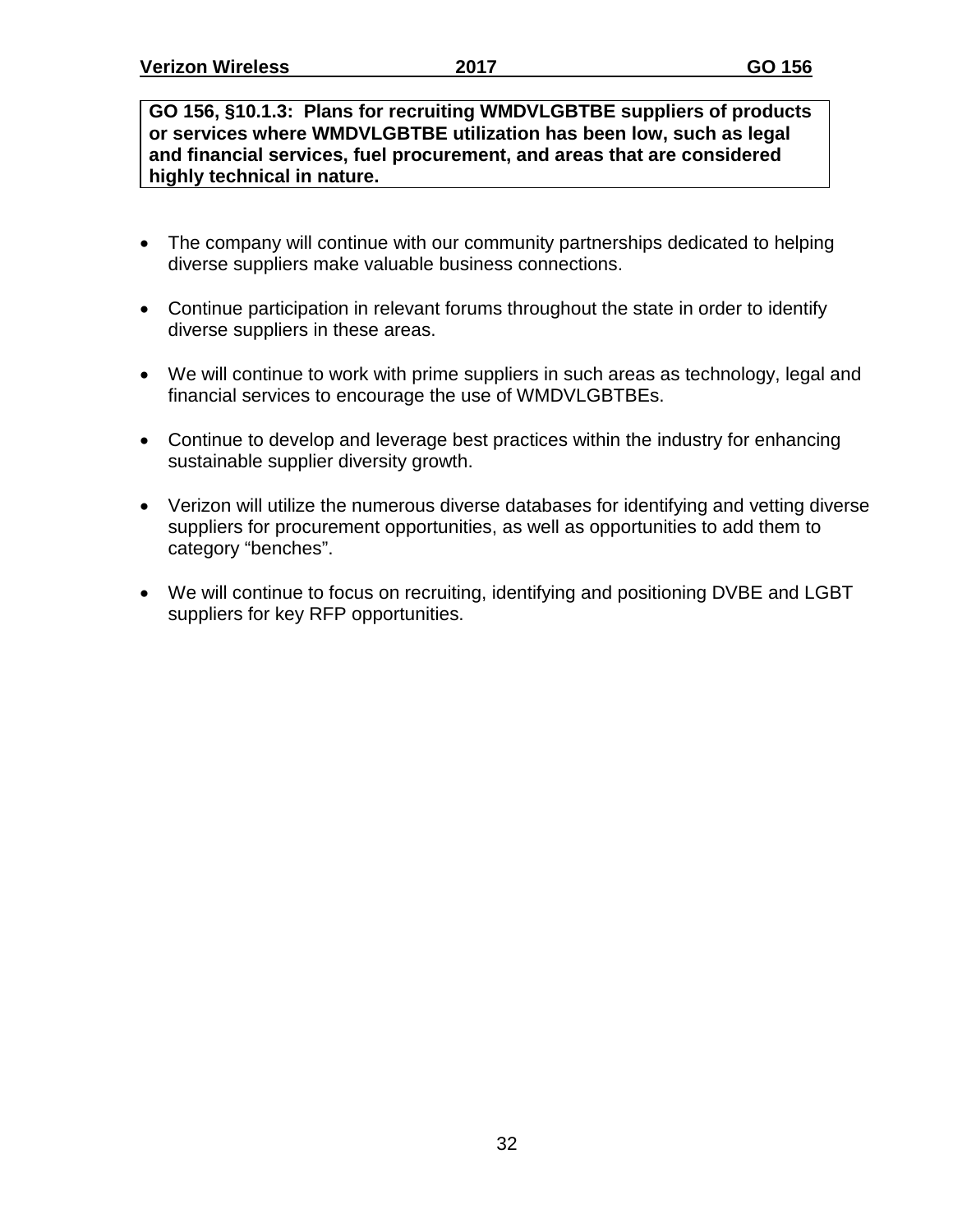**GO 156, §10.1.4: Plans for seeking and/or recruiting WMDVLGBTBE suppliers of products or services in any "excluded category" of products or services which has been removed from the procurement dollar base used to set goals because of the established unavailability of WMDVLGBTBE suppliers.**

The CPUC issued Decision 05-11-024 on November 13, 2005 in which it eliminated the use of exclusions in reporting diversity procurement results. Verizon Wireless has not used exclusions in providing this report.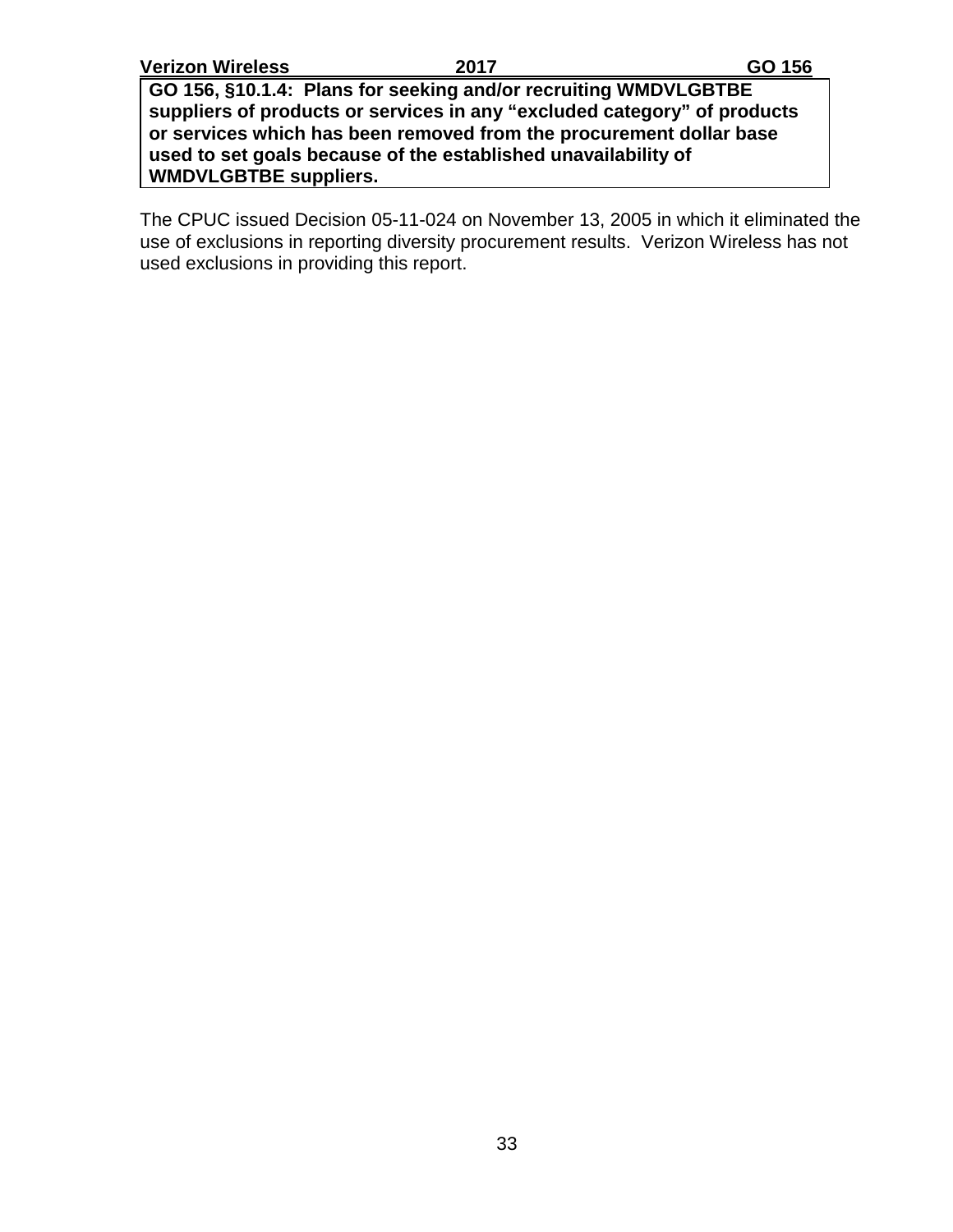**GO 156, §10.1.5: Plans for encouraging both prime contractors and grantees to engage WMDVLGBTBE in subcontracts in all categories that provide subcontracting opportunities.**

The strategic sourcing and the supplier diversity teams work closely together to review existing agreements to ensure standard supplier diversity language is included in our master service agreements and that prime suppliers with diversity commitments comply with tier 2 reporting requirements.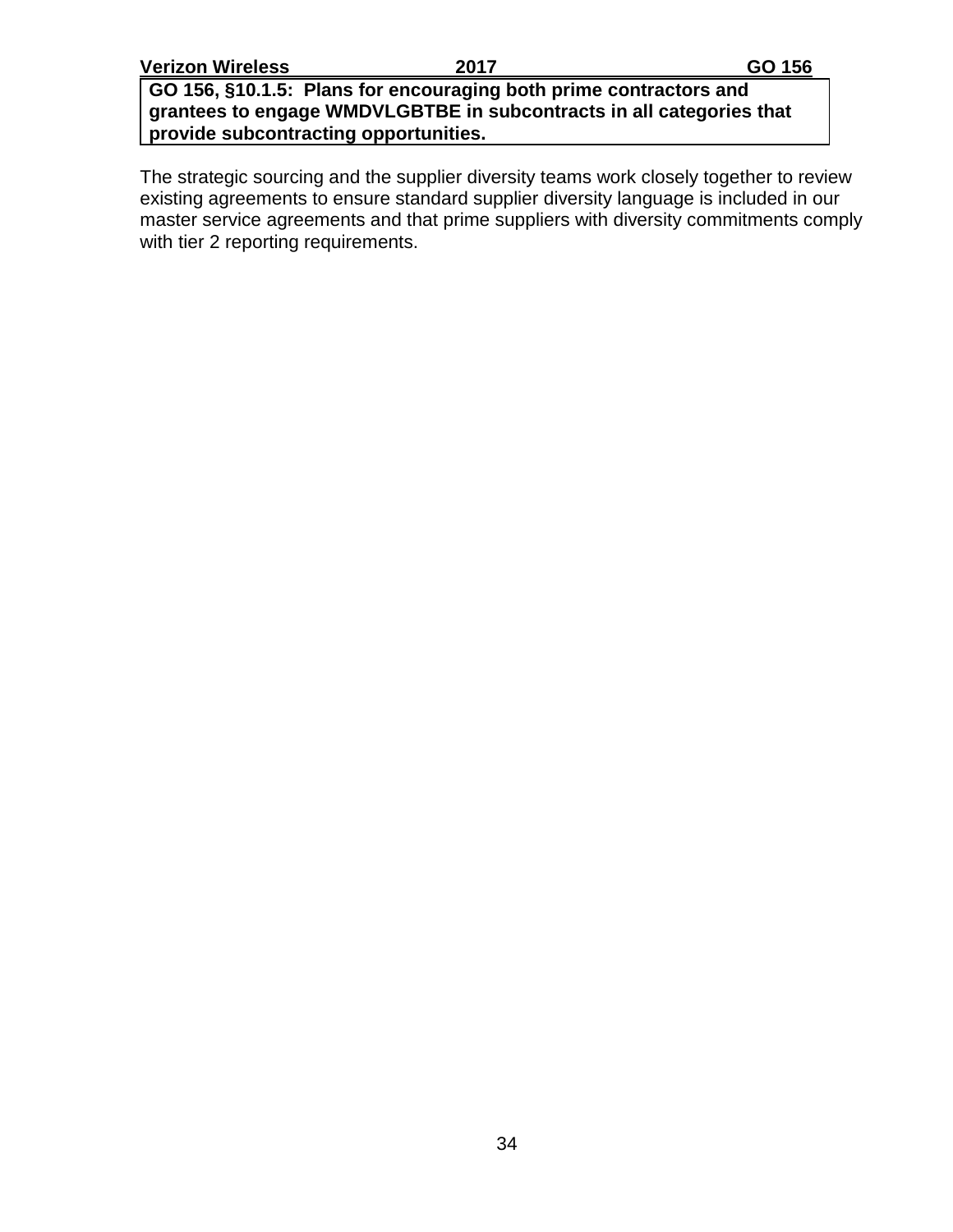## **GO 156, §10.1.6: Plans for complying with WMDVLGBTBE program guidelines.**

Verizon Wireless will comply with the General Order 156 program guidelines.